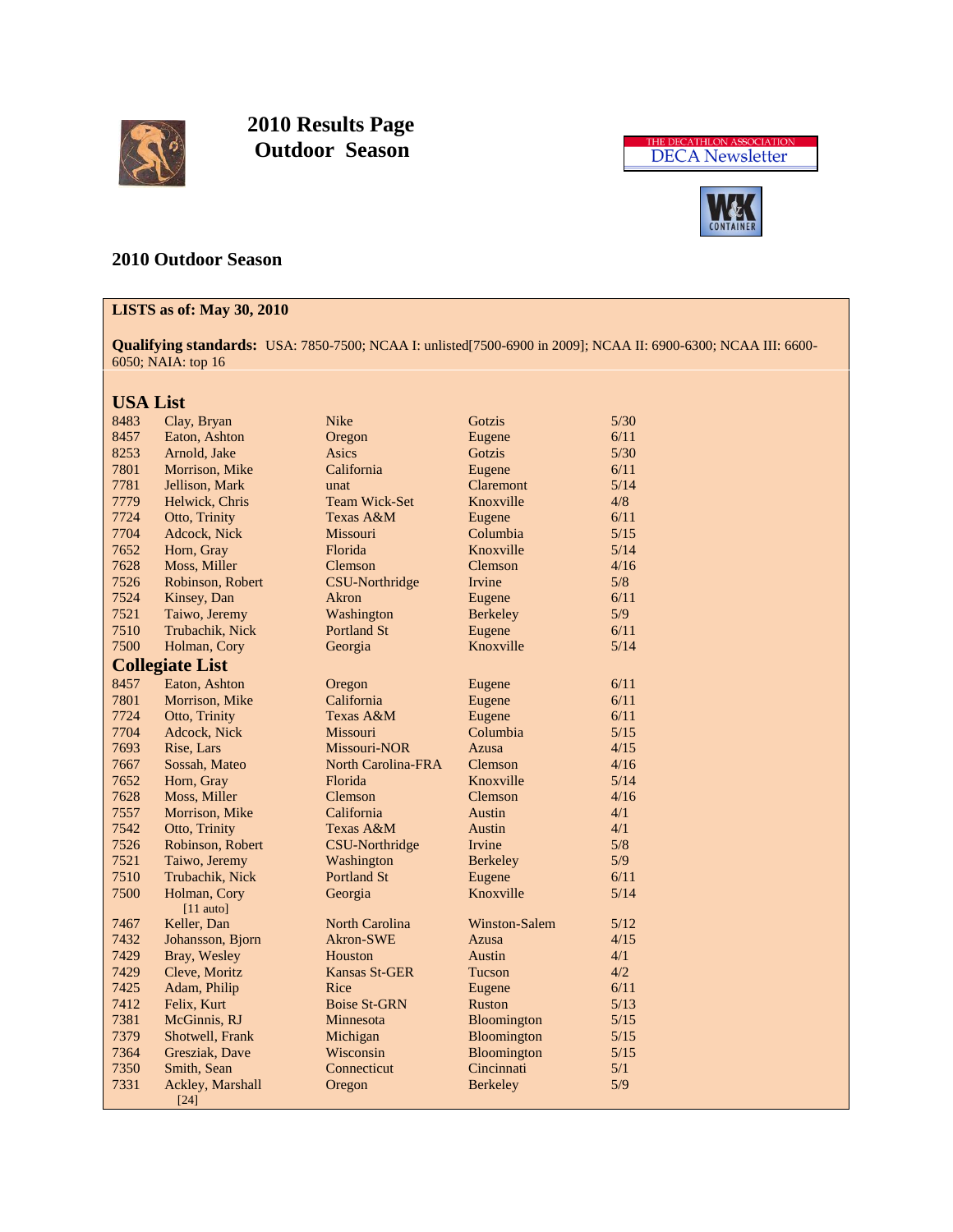| 7293 | Roberts, Cory      | <b>SE LA St</b>       | Arlington   | 5/14         |
|------|--------------------|-----------------------|-------------|--------------|
| 7292 | York, Richard      | New Mexico            | Albuquerque | 5/13         |
| 7290 | Leutz, Weston      | North Dakota St       | Azusa       | 4/15         |
| 7284 | Szmanda, Jack      | Minnesota             | Des Moines  | 4/22         |
| 7266 | Johnson, Matt      | <b>Sam Houston St</b> | Austin      | 4/1          |
| 7261 | Rud, Ted           | North Dakota St       | Tallahassee | 3/26         |
|      | $\left[30\right]$  |                       |             |              |
| 7239 | Onto, Keith        | <b>UMBC</b>           | Durham      | 5/2          |
| 7229 | Gooris, Dan        | Northern Iowa         | Des Moines  | 4/22         |
| 7224 | Armstrong, Nick    | Long Beach St         | Irvine      | 5/8          |
| 7195 | Fitzsimons, Tom    | Mt St Marys           | Princeton   | 5/15         |
| 7170 | Gonzales, Lance    | CS-Northridge         | Northridge  | 3/19         |
| 7169 | Schwecke, Joey     | Minnesota             | Des Moines  | 4/22         |
| 7160 | Livingston Jager   | Auburn                | Knoxville   | 5/14         |
| 7129 | Silkauskas, Mantas | Kansas St-LIT         | Tucson      | 4/2          |
| 7125 | Lovell, Josh       | Linfield              | Linfield    | $3/23$ D-III |
| 7112 | Woodbridge, Geren  | Liberty               | Lynchburg   | 4/3          |
| 7112 | Petsch, Jay        | Wyoming               | Albuquerque | 5/13         |
| 7102 | Schneider, Justin  | Notre Dame            | Cincinnati  | 5/1          |
|      | [42>7100]          |                       |             |              |

### **3/ 4-5 Multi Invt, Chico, CA [A Section]**

6617 Fulfer, Talor/Chico St, 6553 Godfrey, Kevin/Lane CC, 6289 Beeman, Brian/Chico St, 6091 Beeman, Michael/unat, 5715 Delima, J-M/Chico St, 5643 Yakoushkin, Dimitry/SFHawks, 5260 Birtwhistle, Connor/Cal St-Stanislaus, 5100 Sept, Antoine/Cal St-Stanislaus, 8s,8f, B Section: 6079 Smith, J Patrick/Chico St, 5864 Brunk, John/Chico St, 5795 Rosenburg, JJ/Lane CC, 5372 Keller, Tony/Lane CC, 5226 Storer, Michael/Chico St, 10s,10f.: Total: 18s,18f.

### **3/11-12 College of San Mateo Flex Day Bonanza Decathlon, San Mateo, CA**

5985 Victorian, Aaron/Sam Jose CC, 5313 Rutledge, Kevin/De Anza, 5048 Nikssarian, Adam/CCSF, 6s,6f.

#### **3/11-12 Northwest Nazarene U CEs, Nampa, ID**

- 5043 Heidigger, Ben/Northwest Nazarene U, 6s,5f
- **3/17-18 Shirley Crowe Invt, Rice U, Houston, TX**
- 7396 Adam, Philip/Rice 11.35+0.3 715nwi 1443 196 50.41 15.65+0.9 3918 440 4932 4:34.83 7086 Dickman, Chris/Wichita St 10.89+0.3 699nwi 1091 184 48.12 15.85+0.9 3377 450 4031 4:25.08 **RICE** 6961 Chaney, Clayton/unat, 6876 Taylor, Justin/Wichita St, 6431 Hickey, Justin/unat, 6405 Zerr, Jordan/Wichita St, 6126 Freshour, Alex/Wichita St, 5962 Boese, Toby/unat, 5750 Dick, Devin/Wichita St, 5589 Draudvila, Darius/unat-LIT [10.94+0.3 758wni 1505 193 dnf 14.57+1.8 4295 nh 5074 dnf], 5532 Navarra, Pete/Rice. 11s,11f.

# **3/18-19 LA Classic College Invt, U LA-Lafayette, Lafayette, LA**

6315 Vidascovich, Jeff/LA-Lafayette, 5957 Westmoreland, Gonzales/LA-Laf, 5847 Robinson, Chris/SE LA, 5632 Krause, Ashton/S Ala, 5564 Atkinson, Stephen/SE LA, 5405 Santangelo, Corey/SE LA, 7s,7f

### **3/18-19 Cal State-Northridge Spring Multis, Northridge, CA**

7170 Gonzales, Lance/CSU-Northridge 11.43-0.6 695+0.3 1124 202 52.93 14.87+3.0 3967 420 6088 4:55.26 6654 Hernandez, Michael/CP-Pomona, 6640 Linker, Josh/unat, 6388 Pittman, Ryan/Claremont-Mudd- Scripps, 6291 Horist, Mark/Mt Sac JC, 6022 Esquivel, Michael/CSU-LA, 5769 Macrorie, Neil/CP- Pomona, 5094 Uy, Chris/Mt Sac, 9s,9f

# **3/18-19 Angelo State Spring Break, San Angelo, TX**

6989 Walker, Darius/C Missouri [10.77 0.0 663+0.0 1149 198 49.00 15.26+5.9 3609 396 4259 4:46.61], 6983 Harlan, Aaron/SF Austin [11.40 0.0 657-0.1 1416 189 52.99 14.81+5.9 4244 426 5160 5:24.02], 6911 Vogel, Brent/C Missouri, 6657 Janvrin, Kip/unat (age 44!) [11.76+0.2 619+0.3 1343 174 51.80 15.85+5.9 3696 426 5216 4:47.63], 6534 Plentl, Andrew/SF Austin, 6531 Jones, Chris/SF Austin, 6439 Grimslid, Eldon/W Texas A&M, 6252 Smothers, Stormy/S Plains, 6067 Cloud, Jared/Tex-Arlington, 5812 Malczewski, Robt/Angelo St, 11s,11f.

### **3/18-19 Bowles Spring Break, Willamette U, Salem, OR**

6276 Colignon, Evin/Willamette, 5511 Ratliff, James/Clackamas CC, 5417 May, Trevor/Willamette, 5335 Vazquez, Carlos/Clackamas, 5171 Nevin, Brandt/Willamette, 6s,6f.

### **3/19-20 Hurricane Invt, U of Miami, Miami, FL**

6427 Pelock, Seth/Wisconsin [11.64+1.2 632 1214 189 52.16 15.39 4012 410 3901 5:16.94], 6414 Jansen/ Ian/Wisconsin, 5863 Reichenbach, Kurt/Michigan, 5461 Shotwell, Frank/Michigan [11.48+1.4 663 1277 180 50.84 15.34 nm nh 4609 4:56.27], dnf: Gzresiak, Dave/Wisconsin[11.60 6321201192 50.31 16.18 3787 430 4584



COLLEGE<sup>®</sup>











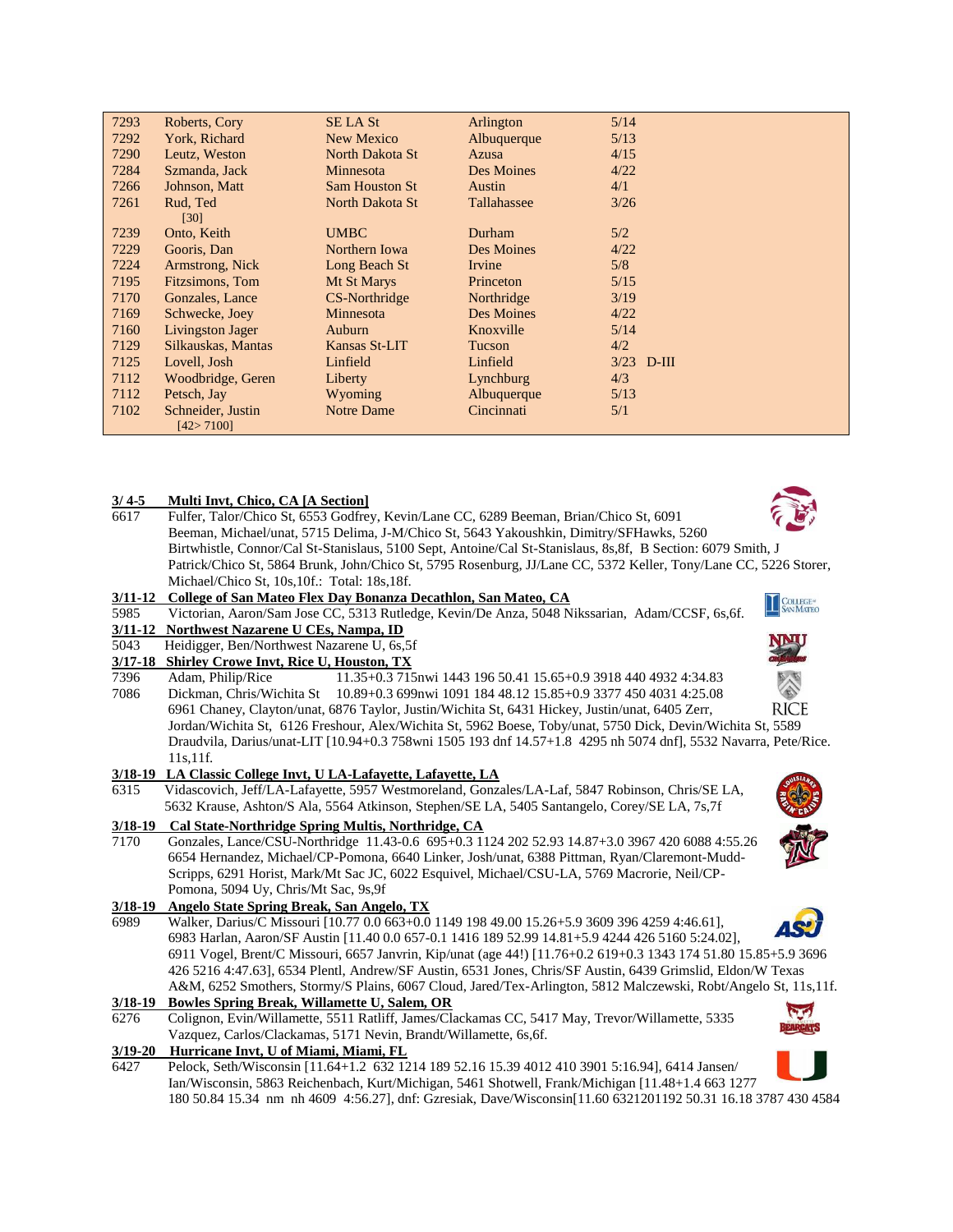Dnr], 6s,6f.

### **3/18-19 49er Classic, UNC, Charlotte, NC**

6569 Kump, Ricky/WV Wesleyan, 6193 Wainwright, Jake/UNC-Charlotte, 6169 Edgell, Cuylor/WCV Wesleyan, 6064 Mitchell, Reggie/Miami(OH), 5951 Johnson, Dan/E Stroudsburg, 5591 Kohler, Zac/ Millersville, 5529 Feeney, Colin/E Stroudsburg, 5356 Scanlin, Jack/Millersville, 5181 Rudin, Matt/ Miami(OH), dnf McCarty, Michael/Miami(OH) [11.04+2.6 690-1.4 1146 184 50.13 14.88+0.2 2440 410 withdrew], 13s,10f.

### **3/18-19 Morehouse College Relays, Atlanta, GA**

5906 Stephens, Nathan/Alabama A&M, 5316 Ervin, Wade/Kentucky St, 6s,6f.

#### **3/18-19 Coastal Carolina U Shamrock Invt, Conway, SC**

6004 Stivala, Eric/Syracuse, 5987 Krohn, Carsten/Ashland-GER [11.62 589 1517 182 52.64 15.90 41.05 nh 5574 5:19.84],5755 Peacock, Jordan/UNC-Wilm, 5408 Logan, Nate/Ashland, 5408 Taylor, Frank/ Syracuse, 5282 Kimber, Spencer/UNC-Wilm, 5102 Gilbert, Les/E Tenn St, 10s,9f.

#### **3/18-19 Walt Disney World Invt, Celebration, FL**

5388 Anderson, Terry/Iowa Western CC (IWCC), 5276 Carter, Caleb/IWCC, 5039 Bradford, Jamel/IWCC, 4s,4f.

# **3/18-19 Orange Empire Multis, Orange Coast CC, Costa Mesa, CA**

6034 Cooke, Keegan/Orange Coast, 5908 Carlson, Andrew/Saddleback, 5773 Kitterman, Zack/Riverside, 5595 Engel, Trevor/Golden West, 5406 Robillard, Steven/Riverside, 5303 Birchard, Casey/Riverside, 16f

# **3/22-23 Linfield College Multi's '10, Linfield, OR**

7125 Lovell, Josh/Linfield 11.44-1.3 685+1.6 1176 191 50.33 15.74+0.2 3764 440 5643 4:40.98 6688 Lovell, Jeremy/Linfield, 5749 Kowalko, Caleb/Warner Pacific, 5481 Bollen, Barrett/Pacific Lutheran, 5220 Alexander, Colin/Pacific Lutheran, 5200 Parks, David/Central Oregon, 5109 Moore, Cody/Warner Pacific, 10s,9f

### **3/22-23 Southern Oregon U Multis, Ashland, OR**

6390 Waroff, Alex/Sn Ore, 6233 Dickinson, Stephen/C of S????, 5202 Smith, Justin/SW Oregon 3s,3f.

### **3/24-25 University of California Multis, Berkeley, CA**

7414 Jellison, Mark/unat 11.31+1.9 724+0.6 1343 197 52.28 14.82-0.7 3918 470 4943 4:44.82 7123 Collins, Jonathan/unat 11.09+1.9 632+2.1 1306 185 49.94 15.98-2.5 3957 440 5399 4:37.38 6907 Nelson, Jake/Chico St [11.11+1.9 692+1.5 1176 200 51.56 16.60-0.5 3824 420 5312 5:04.70], 6897 Capps, Nathan/unat[11.63+1/9 605+1.4 1222 191 51.14 15.40-2.5 4268 390 5577 4:39.45], 6802 Schauble, Kyle/Wash St, 6703 Silvester, Brad/Idaho St, 6638 Kuechler, Kevin/California, 6618 Fulfer, Talor/Chico St, 6521 Deal, David/Fresno St, 6462 Beeman, Brian/Chico St, 6259 Hopkins, Ramsey/Wash St, dnf: Hall, Andrew/unat [11.50+1.9 660 1482 185 dnf], Morrison, Mike/Cal[1255 185 15.41-0.7 3939] 13s,11f. **'B' Division:** 6486 Smith, J Patrick/Chico St, 6286 Guthrie, Wm/UC Davis, 6053 Neely, Robt/UC Davis, 6043 Beeman, Mike/unat, 6034 Brunk, John/Chico St, 5857 Critser, Justin/Idaho St, 5830 Goedhart, Harley/Idaho St, 5580 Delima, J-M/Chico St, 5396 Storer, Mike/St, 5390 Wood, Garret/Idaho St, 5381 Kiler, Corby/Idaho St, 14s,14f.

# **3/25-26 Asics Winthrop U Invt, Rock Hill, SC**

6436 Smith, Chris/Benedict, 6362 Baird, Mike/Rutgers, 6156 Forrest, Kyle/Lehigh, 5857 Matlack, Tim/ Rutgers, 5431 Choukroun, Hadrien/Benedict, 6s,5f,

#### **3/25-26 Emory U Classic, Atlanta, GA**

6542 Nwanna, Obinna/Case Western Reserve, 5763 Eckenroth, Stephen/N Georgia, 5703 Beehler, Steve/ Emory, 5649 Pruente, Brad/Emory, 8s,5f.

#### **3/25-26 Florida State Relays, Talahassee, FL**

7261 Rud, Ted/N Dakota St 11.57+2.2 721+3.6 1229 197 51.56 15.67 4252 425 4953 4:27.78 7190 Leutz, Weston/N Dakota St 10.99+2.1 679+2.2 1193 200 50.74 14.46 3634 455 4910 5:07.06

# 6183 Bullington, Grant/Troy, 5s,4f

**3/25-26 Buc Multi Events, Whitworth U, Spokane, WA** 6011 Wordell, Spencer/CC-Spokane, 5986 Lattin, Brandon/E Wash, 5904 Nell, Carter/CC-Spokane, 5381 Blanchard, Mike/Montana, 5123 Vogel, Dylan/CC-Spokane, 5111 Stelzer, Cody/Whitworth, 5101 Staley, Evan/Whitworth, 5020 Klute, Josh/Whitworth, 11s,10f

#### **3/25-26 U of Alabama Relays, Tuscaloosa, AL**

6865 Martin, Lee/Mississippi St, 6592 Drouin, Derek/Indiana-CAN [hj 222], 6443 Livingston, Jager/Auburn, 6385 Christian/Tevarus/Miss St, 6320 Ackerson-Gilroy,Bo/Samford, 6205 Keithan, Chas/Samford, 6158 Cooper, Don/ Samford, 6021 Smith, Brandon/Cincinnati. 5982 Bassett, Brandon/Samford, 5756 Veale, Lamar/Hampton, 5474 Elrod, Burton/Lipscomb, 5153 Williams, Burford/ESM, 5150 Themeas, Hendrik/W Kentucky, 20s,14f

# **3/26-27 ACCAC #2, Paradise Valley CC, Paradise Valley, AZ**

6509 Bolligar, Mike/Glendale CC, 6358 Haynie, Robbie/Mesa CC, 5939 Olague, Jose/Paradise Valley, 5845 Dumisani, Djibril/Mesa CC, 5834 Weitz, Bryce/AZ Flames TC, 5673 Moeykens, Dylan/Pima CC, 5017 Alexander, Cody/Paradise Valley, 9s,9f.





























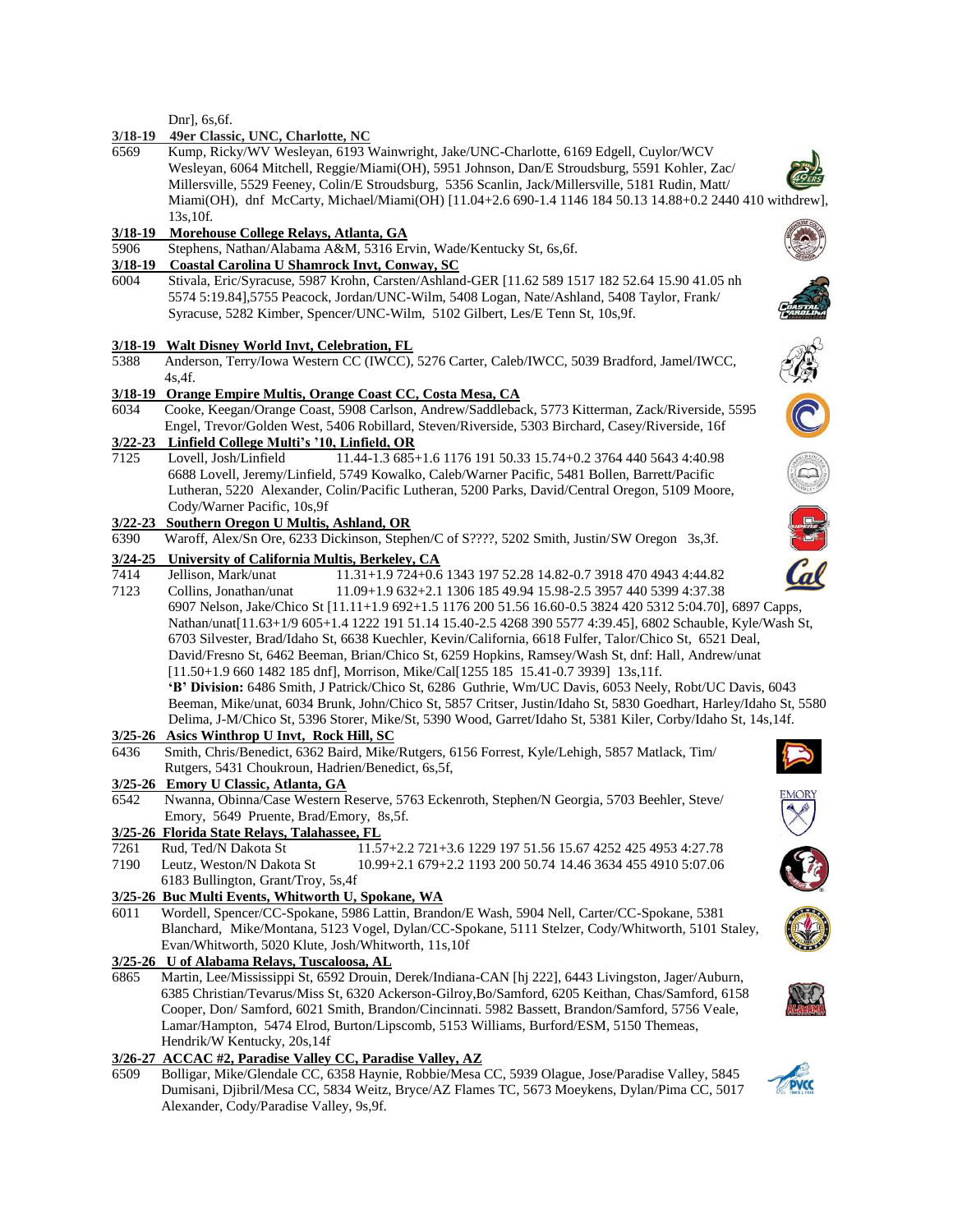|           | 3/26-27 Bill Van Horn Invt, Wheeling Jesuit U, Wheeling, WV                                                                                                                                     |
|-----------|-------------------------------------------------------------------------------------------------------------------------------------------------------------------------------------------------|
| 5649      | Stark, Mike/Penn St-Behrend, 5637 Wagner, Kyle/Malone, 5362 McLaughlin, Shane/Malone, 4s,4f.                                                                                                    |
|           | 3/26-27 Viking Relays, Augustana College, Rock Island, IL                                                                                                                                       |
| 5435      | Maas, Nate/Augustana (IL), 4,4f.                                                                                                                                                                |
|           | 3/26-27 Washington & Lee T&F Carnival, Lexington, VA                                                                                                                                            |
| 6120      | Roethel, Richard/Christopher Newport, 6009 Ammann, Chris/Lock Haven, 5777 Grant, Tyler/W&L, 5604                                                                                                |
|           | Alderton, Adam/unat, 5245 LaBelle, Phillip/Lock Haven 5s,5f,                                                                                                                                    |
|           | 3/27-28 Herschel Neil Decathlon, NW Missouri State U, Maryville, MO                                                                                                                             |
| 6393      | Koschel, Brad/Binturong, 5667 Staashelm, Seth, MW Missouri, 5321 Pettz, Logan/Wm Jewell, 6s,4f.                                                                                                 |
|           | 3/27-28 Sweet Home Decathlon, Sweet Home, OR (hs hurdles/implements)                                                                                                                            |
| 6591      | 11.6h 645 1334 183 54.34 16.18 4018 445 5976 5:30.14<br>Keys, Dakota/Sweet Home HS, OR                                                                                                          |
|           | 6362 Barlow, Nathaniel/Barlow, 5409 Jensen, Eric/Nyssa, 30s,22f                                                                                                                                 |
|           | 3/31-4/1 Texas Relays, U of Texas, Austin, TX                                                                                                                                                   |
| 8310      | Eaton, Ashton/Oregon<br>10.34+3.4 788+3.0 1311 202 47.06 13.85+4.9 4371 460 5219 4:41.43                                                                                                        |
| 7557      | Morrison, Mike/California<br>10.79+3.4 729+2.7 1245 196 49.25 14.92+4.9 3766 460 5365 4:51.93                                                                                                   |
| 7542      | Otto, Trinity/Texas A&M<br>10.64+3.4 736+2.2 1382 199 49.59 14.72+4.9 3738 460 4628 5:04.40                                                                                                     |
| 7429      | Bray, Wesley/Houston<br>11.15+3.9 727+1.9 1281 193 51.19 15.24+5.6 4077 440 5582 4:43.24                                                                                                        |
| 7266      | Johnson, Matt/Sam Houston St 10.92+3.4 700+2.6 1091 178 51.71 14.79+4.5 4718 450 5919 5:08.07                                                                                                   |
| 7083      | Smith, Sean/Connecticut<br>11.33+3.9 674+3.4 1329 202 51.27 15.27+5.6 3788 380 5182 4:43.27                                                                                                     |
| 7074      | Ackley, Marshall/Oregon<br>11.28+3.4 644+2.8 1186 184 50.72 15.18+4.5 3870 450 5194 4:35.78                                                                                                     |
| 7015      | Gorris, Dan/Northern Iowa<br>11.70+5.9 620+5.8 1298 190 55.08 15.42+5.6 3993 510 5011 4:36.18                                                                                                   |
| 7010      | Murphy, Isaac/Texas<br>10.65+3.9 682+3.3 1234 178 50.45 15.16+5.6 3346 460 4372 4:49.97                                                                                                         |
|           | 6995 King, Aaron/Connecticut[11.12+3.4 725+2.1 1296 190 52.14 15.34+4.9 4257 400 4533 5:14.99], 6890                                                                                            |
|           | Robinson, Robert/CSNorthridge[11.00+3.9 715+3.5 1194 193 51.16 14.23+5.1 3590 420 3530 5:10.56], 6739 Kaase,                                                                                    |
|           | Kyle/Tex-San Antonio, 6664 Wehr, Jordan/N Texas [11.11+3.9 661+3.3 1102 190 52.36 14.89+3.6 3079 470 4216                                                                                       |
|           | 5:10.66], 6540 Prentice, Terry/Arkansas[11.34+3.9 710+4.1 1174 184 52.08 15.35+4.5 3133 400 4098 4:57.99], 6361                                                                                 |
|           | Gonzales, Lance/CSNorthridge11.40+5.9 680+3.3 1210 202 53.70 14.78+5.1 3738 nh 5863 5:05.37], 6224 York,                                                                                        |
|           | Richard/New Mexico[10.85+5.9 660+0.1 1089 193 50.11 16.34+3.6 3071 nh 5300 4:34.55], 6123 Kirbos, Matt                                                                                          |
|           | /Arkansas, dnf: Roberts, Cory/SE Louisiana [10.96+3.4 683+2.9 1185 178 withdrew] 19s,18f.                                                                                                       |
| $4/1 - 2$ | Jim Click Multis, U of Arizona, Tucson, AZ                                                                                                                                                      |
| 7832      | Arnold, Jake/Asics<br>11.12-0.9 675+0.1 1496 193 50.73 14.54-2.5 4535 510 6078 4:59.19                                                                                                          |
| 7429      | Cleve, Moritz/Kansas St-GER<br>11.25-0.9 695+3.2 1363 190 49.45 14.66-2.5 3845 440 5319 4:41.63                                                                                                 |
| 7129      | Silkauskas, Mantas/Kansas St-LIT<br>10.73-0.9 732+1.6 1208 190 50.26 14.45-2.5 3759 420 3801 4:58.44                                                                                            |
|           | 6739 Salzmann, Adam/Colorado, 6618 Kirielius, Tomas/Kansas St-[11.66-0.8 636+1.7 1301 193 52.58 16.05-                                                                                          |
|           | 1.4 4037 400 5833 5:30.77], 6384 Glasnow, Ted/Notre Dame, 6357 Sandys, Jamie/Arizona St, 6309 Prince,                                                                                           |
|           | Austin/Arizona St, 6202 Schneider, Justin/Notre Dame[11.55-0.9 673 0.0 1206 196 50.21 17.88-2.5 3588 nh 5318                                                                                    |
|           | 4:25.45], 6168 Taylor, Eddie/Colorado, 6151 Marcinko, Jeremy/Ariziona St, 6050 Zazueta, Fabian/Arizona, 5919 Von                                                                                |
|           |                                                                                                                                                                                                 |
| $4/1 - 2$ |                                                                                                                                                                                                 |
|           | Hagen, Alex/Colorado, 16s, 13f.                                                                                                                                                                 |
|           | <b>Wartburg College Outdoor Select Multis, Waverly, IA</b>                                                                                                                                      |
| 6069      | Wilkins, Ethan/Iowa Central CC (IAC CC), 5808 Walls, Troy/IAC CC, 5578 Ludwikowski, Justin/IAC CC,                                                                                              |
|           | 5524 Westerkamp, Pete/Gtrand View U, 5199 Smalley, Matt/Grand View, 9s,7f                                                                                                                       |
| $4/1 - 2$ | Point Loma Nazarene U Multis, San Diego, CA                                                                                                                                                     |
| 5817      | Jeffers, Scott/CSSM, 5539 Fogler, Chris/Williams, 5449 DeShaw, Dereck/Pt Loma, 5354 Viola, TJ/Pt Loma,                                                                                          |
|           | 5217 Nicholson, Isaac/Williams, 8s, 8f.                                                                                                                                                         |
| 4/1-2     | Fresno Pacific U Invitational, Fresno, CA                                                                                                                                                       |
| 6068      | Puente, Anthony/Fresno Pacific, 5569 Rau, Matt/Azusa Pacific, 5419 Macias, Jorge/Azusa Pacific, 5398                                                                                            |
|           | Ingles, Jon/Azusa Pacific, 5131 Henson, Hans/Westmont, 6s, 6f                                                                                                                                   |
|           | 4/2-3 Liberty U. Invt., Lynchburg, VA                                                                                                                                                           |
| 7119      | Steiner, Kyle/unat<br>11.76 0.0 683+2.4 1249 195 49.20 15.52 0.0 3502 455 4732 4:33.11                                                                                                          |
| 7112      | Woodbridge, Geren/Liberty<br>11.37 0.0 656+2.8 1345 180 51.17 15.49-0.5 4121 465 5437 4:53.06                                                                                                   |
|           | 6718 Price, Steven/Baldwin-Wallace, 6287 Rowe, Keith/Sacred Heart, 6079 Uzoh, Anya/Penn St                                                                                                      |
|           | 11.27 0.0 697+3.2 1066 192 49.37 15.99+0.5 3384 nh 4658 5:00.26], 6078 Edwards, Drew/Liberty, 6062 Galanto, Dan/                                                                                |
|           | Sacred Heart, 5554 Briggs, Jordan/E Tenn St, 5153 Hill, Matt/E Tenn, 5075 Postie, Todd/Lynchburg, 12s, 12f.                                                                                     |
|           | 4/2-3 Neil Moore Multis, Eastern Illinois U Big Blue Classic, Charleston, IL                                                                                                                    |
| 5822      | Smith, Kendric/Illinois St, 5780 Hopkins, Sean/E Illinois (dsq 110H), 5546 Rayeske, Ryan/Wisc-Milw, 3s,3f                                                                                       |
|           | 4/2-3 Fort Hays State U Multis, Fort Hays, KS                                                                                                                                                   |
|           | 5888 Mahlberg, Bryson/Nebraska-Kearney, 5234 Zangeneh, Ramin/Ft Hays St, 5202 Wold, Alec/Ft Hays St, 5063                                                                                       |
|           | Spencer, Chisom/Colby CC, 9s,7f                                                                                                                                                                 |
|           | 4/2-3 Washington University Invitational, St. Louis, MO                                                                                                                                         |
| 6883      | Solveson, Brock/Concordia [11.41+1.9 677+2.4 1248 185 50.82 16.46+1.7 3674 475 7014 4:57.58], 6741<br>Harmon, Ben/Washington (MO)[11.51+2.2 707 949 200 51.26 16.22+1.7 2902 365 4408 4:43.70], |

6506 Wohrley, James/Cornell, 5652 Greefkes, Vin/Concordia, 5414 Yerk, Aaron/Ashford, 5181 Moye,



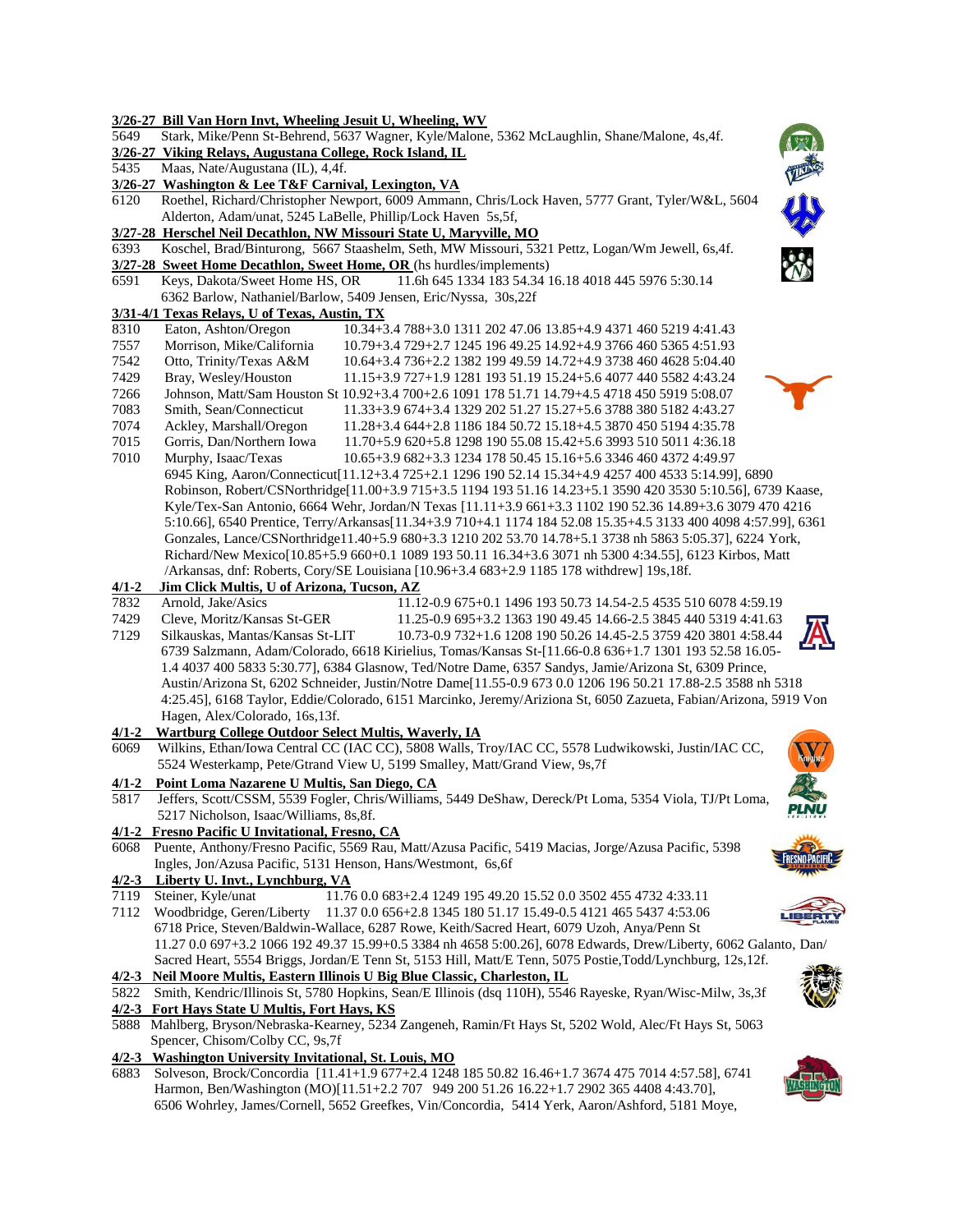Jeremy/Rhodes, 5103 Schroer, Cole/Sn Indiana, 10s,8f.

#### **4/2-3 U of Connecticut Invt, Storrs, CT**

- 6676 Waruch, Jacob/Conn, 6532 Waruch, Ben/Conn, 6300 Gilson, Brett/Dartmouth, 6158 Rowbotham/Conn, 5917 Smith, Sam/Conn, 5s,5f.
- **4/2-3 Cornell U Easter Weekend Decathlon, Ithaca, NY**
- 7019 Huber, Nick/Cornell 10.94+1.9 675+3.3? 1135 202 49.94 14.87+2.3 3842 395 4692 5:04.44 6523 Holcombe, Alex/Cornell, 6246 Ryan, Chris/Cornell, 6194 Formica, Vince/Cornell, 6053 Cusick, Josh/Cornell, 6s,6f,

### **4/2-3 Ray Vaughn Open, Oklahoma Christian U, Oklahoma City, OK**

7348 Hilton, Jonathan/unat 11.74nwi 690nwi 1156 209 50.50 14.84nwi 4070 460 5020 4:42.36 5977 Huckaby, Jared/Oklahoma Christian, 5903 Douglas, Derek/Oklahoma Christian, 5377 Posey, Wynn/ Okla Christian, 5297 Taylor, Kolton/Tabor U, 5s,5f.

## **4/7-8 Scott Hartman Decathlon at Sea Ray Relays, U of Tennessee, Knoxville, TN**

- 7779 Helwick, Chris/Team Wick-Set 11.12+3.4 680+2.1 1396 198 50.73 14.95+2.0 4179 480 61604:34.05
- 7308 Holman, Cory/Georgia 10.71+3.4 756+2.5 1130 210 49.69 14.21+2.0 2781 420 4859 5:04.79 6772 Ayers, Mike/unat(GA)[10.97+3.4 598+2.8 1218 195 50.71 15.97+2.3 3758 460 3705 5:30.51], 6680 Nugent, Fritz/unat, 6547 Barrineau, Tommy/unat(GA)[11.18+3.4 665 1302 nh 49.51 15.32+1.6 3712 460 5227 4:43.22] , 6111 Parish, BJ/unat, 6055 Chernikow, Nic/E Tenn St, 5949 Simon, Dan/Wisc-Milwaukee, 5679 Buccheri, Michael/ UMBC, 5626 Hughes, Michael/Alabama, 5619 Wainwright, Jake/UNC-Charlotte, 5481 Feuk, Drew/Wisc-Milw,15s,12f

## **4/7-8 Cowley College Tiger Multis, Arkansas City, KS**

6177 Griffith, Mac/Cowley CCC, 6139 Boese, Toby/unat, 5621 Freshour, Alex/Wichita St, 5344 Conely, Kameron/Cowley, 5187 Zabokrtsky, Kyle/Cloud County CC, 10s,10f

# **4/8-9 David Nobles Decathlon, Angelo State U, San Angelo, TX**

- 6699 Hardin, James/Abilene Christian, 6138 Smothers, Stormy/S Plains CC, 6011 Dugie, Ty/TAMU-Kingsville, 5875 Weaver, Kyle/TAMU-Commerce, 5841 Aragon, Steve/E New Mexico, 5763 Carrasco, Omero/Angelo St, 5694 Holmes, Hewitt/Angelo St, 5654 Barnhill, Kirby/McMurry, 5540 Malczewski, Robt/Angelo St, 9s,9f
- **4/8-9 Western Washington U Spring Multis, Bellingham, WA**
- 6482 Chenery, Mark/U British Columbia(UBC), 6431 Gustavson, Reid/UBC, 6339 Staeheli, Ivan/UBC, 5789 Johnson, Nate/Seattle Pacific U(SPU), 5638 Roddewig, Brandon/C Wash, 5359 Iverson, Kevin/W Wash, 5212 Steinke, Tom/C Wash, 5085 Clendaniel, Tim/W Wash, 5041 Enns, Ross/UBC, 5020 Hunter, Scott/C Wash, 15s,14f

#### **4/8-9 Bengal Multis, Idaho State U, Pocatello, ID**

- 6907 Silvester, Brad/Idaho St, 6441 Pierson, Sam/Idaho St, 6201 Heaton, Andy/Weber St, 6165 Blanchard, Mike/ Montana, 6149 Stokken, Evan/Montana, 5938 Critser, Justin/Idaho St, 5899 Rieske, Chandler/Utah Valley, 5601 Kiley, Colby/Idaho St, 5411 Arnold, Mike/Idaho St, 5327 Wood, Garret/Idaho St, 15s,12f
- **4/8-9 Arcadia HS Decathlon, Arcadia, CA** [high school hurdles/implements]
- 7573 Nixon, Gunnar/Sante Fe, OK 11.15+0.4 701+0.5 1257 212 49.59 14.63-0.8 3791 411 5543 4:35.90
- 7510 Lazas, Kevin/Brentwood, TN 11.22-0.7 714+0.2 1451 197 51.70 15.58-0.8 4325 457 5406 4:47.36 6480 Vildosola, Henry/unat, 6394 Weinstock, Evan/unat, 6170 Parent, Tyler/unat, 6138 Neilsen, Kevin/unat, 5669 Fox, Justin/La Costa Canyon, CA, 5664 Wentworth, Tristan/unat, 5527 Fox, Dillon/La Costa Canyon, CA, 5510 Ostrowski, Alex/unat, 5391 Knowles, James/unat, 5304 Beekman, Brad/unat, 5124 Park, Tim/unat, (Nixon # 2 and Lazas #3 all time with hs implements)19s,16f.

### **4/8-9 UCLA Rafer Johnson Decathlon, Los Angeles, CA**

- 6888 Schur, Sam/Sacramento St, 6586 Perez, Trent/UCLA, 6526 Noble, Philip/Utah St, 6339 Byrne, Dominic/Cal Poly-SLO, 6184 Wright, Seth/Montana, 6165 Goble, Jon/Utah St, 6005 Goffena, Jordan/CP-SLO, 5489 Duer, Corbin/CP-SLO, 8s,8f
- **4/8-9 Messiah College Invt, Grantham, PA**
- 4991 Ford, Bobby/Gettysburg 8s,8f.
- **4/8-9 Emporia State Open & Div II Challenge, Emporia, KS**
- 6807 Janvrin, Kip/unat [11.66+1.9 647+2.5 1342 173 52.00 5.73+2.9 3651 445 5241 4:39.50], 6558 Wunderlich, Tim/unat[12.36+1/0 663+1.5 1279 185 55.01 16.20+3.5 3920 395 6157 4:52.27], 6086 Muntz, Jesse/ Bethany, 5820 Diehl, Cody/Wayne St(NE), 5799 Anderson, Terry/Iowa Western CC, 5715 Staashelm, Seth/NW Missouri St, 5685 Saalfield, Craig/Emporia St [dsq 110H], 5558 Granillo, Tony/Emporia St, 5369 Boss,
- Shawn/C Missouri, 5195 Dougherty, Bryan/C Missouri, 5155 Pohlmann, Jacob/Augustana, 15s,13f **4/9-10 West Chester U Invt, West Chester, PA**
- 5503 Shober, Ross/Delaware, 5305 Tingue, Alex/Delaware, 6s,5f.
- **4/9-10 Chicagoland Champs, U of Chicago, Chicago, IL**
- 6095 Schneiderbauer, Joe/North Central, 5373 Niemann, Mike/Harper, 5330 Fitzgerals, Kyle/Lewis U, 5072 Kamm, Nate/Illinoi-Chicago, 18s,16f
- **4/9-10 Falcon Invitational, U Wisconsin-River Falls, River Falls, WI**
- 5918 Gobert, Jordan/St Norbert, 5747 Mestelle, Bart/Wisc-Eau Claire, 5394 Anderson, Zach/Wisc-Stout, 5299 Storsveen, Andrew/Wisc-Eau Clair, 5284 Keyes, Patrick/Wisc-Eau Clair, 5084 Kucza, Chad/Wisc- Superior, 12s,11f















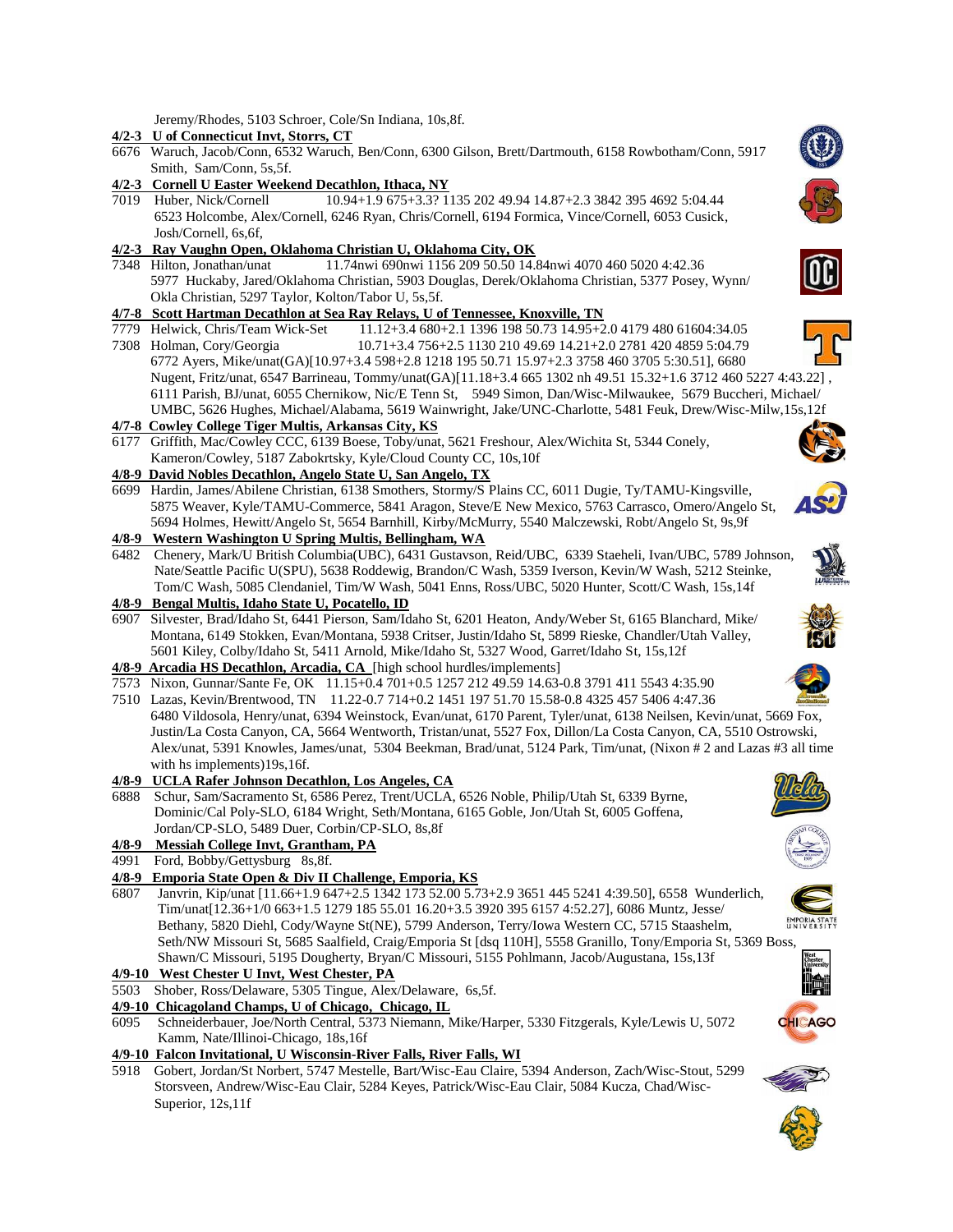#### **4/9-10 North Dakota State Open, NDSU, Fargo, ND**

6114 Ewalt, Josh/Jamestown, 5881 Buchholz, Luke/Moorhead St, 5416 Giesen, Caleb/Concordia(MN), 7s,5f

### **4/10-11 Tufts U. Decathlon, Medford, MA**

6586 Chapman, Jesse/Bates, 6329 Engelking, Jared/Tufts, 5858 Epler, Brett/Bates, 5742 Lowe, David/Colby, 7s,7f

### **4/11-12 St John's College Decathlon, Collegeville, MN**

7025 Preble, Zac/Bemidji St 11.33+1.2 635+0.2 1462 183 52.18 16.08+0.5 4313 450 5515 4:55.76 5971 Juell, Tandy/Bemidji St, 5159 Braaten, David/St Cloud St, 13s,7f

### **4/12-13 NorthWest Conference Champs, Pacific U, Forest Grove, OR**[D-III]

6868 Lovell, Jeremy/Linfield [11.36+0.4 671 1101 189 49.99 15.87+1.5 3474 454 4833 4:47.59], 6472 Colignon, Evin/Willamette, 6278 Dillow, David/George Fox, 5714 Stelzer, Cody/Whitworth, 5650 Bollen, Barrett/Pacific Lutheran, 5468 Dillow, Nate/George Fox, 5389 May, Trevor/Willamette, 5337 Alexander, Colin/Pacific Lutheran, 5305 Nevin, Brandt/Willamette, 5219 Powell, Curtis/Whitworth, 5185 Staley, Evan/Whitworth, 12s,11f.

#### **4/12-13 Mt Hood CC Multis,**

6598 Sentman, Bryant/Oregon Tech, 6021 Fennimore, Pat/Concordia(OR), 5936 Loscatoff, Andy/W Oregon, 5562 Hyde, Jake/W Oregon, 5443 Stevens, Markus/Mt Hood, 14s,13f

#### **4/13-14 Spokane Fall Community College Multis, Spokane, WA**

6560 Lind, Kersee/E Washington, 6145 Armstrong, Tim/E Wash, 6137 Lattin, Brandon/E Wash, 5873 Miller, Asa/E Oregon, 5641 Goranspn Drew/Spokane CC, 5342 Vogel, Dylan/Spokane CC, 5078 Mathews, Luke/U Great Falls, 5015 Coyle, Sean/unat-Spokane CC, 10s,10f.

### **4/13-14 Southern California Community College Champs, Cerritos College, Norwalk, CA**

6332 Horist, Mark/Mt Sac, 6178 Wright, Mario/Canyons, 6151 Cooke, Keegan/Orange Coast, 6094 Hollis, Michael/ Cuesta, 5859 Grandbouche, Colton/Fullerton, 5835 Kitterman, Zack/Riverside, 5819 Engel, Trevor/Golden West, 5810 Carlson, Andrew/Saddleback, 5628 Harris, Derrick/Mt Sac, 5620 Birchard, Casey/Riverside, 5440 Soden, Shane/Allan Hancock, 5400 Robillard, Steven/Riverside, 5354 Ly, Thanh/Cuyamaca, 5250 Elsenbaumer, Ted/Ventura, 5087 Parrish, Trenton/Riverside, 5078 Wallace, Will/Cuesta, 5060 Oleata, Alex/Southwestern, 5045 Uy, Chris/Mt Sac, 5037 Snodgrass, Steve/Riverside, 27s,27f

#### **4/14-15 Oakland vs Detroit Dual, Detroit-Mercy U, Detroit, MI**

5301 Balzer, Ryan/Oakland, 5090 Suchoski, Joe/Oakland, 3s,3f,

#### **4/14-15 Holy Cross Multi Event Meet, Worcester, MA**

6349 Haigh, Rich/Boston U, 5966 Doyle, Kevin/Springfield, 5807 Callahan, Kyle/Fitchburg St, 5788 Roy, Ben/WPI, 5653 Toothaker, Matt/Maine, 5362 Nordquist, Anders/New Hamp, 5539 Martel, Brian/Maine, 5503 Silkowski, Joe/Rhode Island, 5480 Coleman, Greg/Springfield, 5414 Goodwick, Jamie/R Williams, 5359 Miczek, Chris/Rhode Island , 5213 Thyden, Mike/WPI , 5077 Morales, Henry/Mass-Boston, 5041 Bergstrom, John/Maine, 5040 Shores, Larry/Rhode Island, 24s,21f

#### **4/14-15 Kansas Relays, KU, Lawrence, KS**

6948 Hannon, Aaron/Baker [11.08+5.0 682+3.6 1188 177 50.31 15.63+1.1 3246 450 5349 4:45.74], 6785 Walford, Teran/Nebraska, 6413 Short, Taylor/Arkansas St, 6346 Turpen, Ethan/Arkansas St, 6165 Mallory, Isaac/Kansas St, 5735 Muntz, Jesse/Bethany, 5704 Hall, Craig/Culver-Stockton, 5335 Orallo, Ryan/Lindenwood, dnf: Reising, Skyler/Team Nebraska-Brooks[ 3937 11.18+1.2 704+2.5 1339 207 51.79 withdrew],14s,12f

#### **4/13-15 Mondschein Multis, Kutztown U, Kutztown, PA**

6557 Graybill, Don/Shippensburg, 6344 Wert, Brady/Slippery Rock, 5712 Kohler, Zac/Millersville, 5358 Scanlin, Jack/Millersville, 5196 Stuck, Matt/Bloomsburg, 8s,8f.

#### **4/14-15 Mt Sac Relays, Azusa Pacific U, Azusa, CA**

| 7693 | Rise, Lars/Missouri-NOR                                    | 11.25+2.0 726-0.2 1574 193 50.22 15.20+1.5 3676 450 5986 4:35.09                                              |
|------|------------------------------------------------------------|---------------------------------------------------------------------------------------------------------------|
| 7672 | Adcock, Nick/Missouri                                      | 10.99+2.0 688+0.6 1408 193 48.55 14.19+2.5 3728 470 4920 4:34.80                                              |
| 7566 | Horn, Gray/Florida                                         | 10.85+2.0 739+3.2 1195 196 50.45 14.59+1.5 3896 450 4775 4:30.36                                              |
| 7432 | Johanson, Bjorn/Akron                                      | $11.39+2.0665+3.1145118151.8215.12+2.5461351055394.59.96$                                                     |
| 7290 | Leutz. Wes/N Dakota St                                     | <b>AZUSA PACIFIC</b><br>$10.93+2.0696-0.5$ 1143 199 50.80 14.21+2.5 3828 440 4620 4:48.96                     |
| 7289 | Taiwo, Jermey/Washington                                   | 11.60-0.5 688 0.0 1266 193 50.02 14.51+2.5 3552 460 4852 4:32.23                                              |
| 7244 | Adam, Phillip/Rice                                         | 11.25-0.5 680 0.0 1413 193 50.43 15.46+1.5 3585 440 4968 4:35.48                                              |
| 7240 |                                                            | Trurbachik, Nick/Portland St11.56-0.5 669+2.9 1316 199 51.03 15.00+2.5 3790 410 6120 4:45.33                  |
| 7206 | Kinsey, Dan/Akron                                          | 11.83+2.0 691+3.0 1474 199 55.03 15.89+1.5 4300 460 5654 4:50.45                                              |
| 6912 |                                                            | Stevick, Casey/Azusa Pacific 11.28+2.0 659-1.8 1406 187 53.72 15.18+1.5 3784 410 5317 4:53.91                 |
|      |                                                            | 6693 Pichler, David/unat, 6083 Rud, Ted/N Dakota St[11.83-0.5 686+1.6 1177 199 52.47 16.06+1.5                |
|      |                                                            | 3892 nh 4568 4:47.58], dnf: Bertocchi, Massimo/U Toronto TC [10.85+2.0 713+2.8 1442 withdrew], 3763 Burt,     |
|      |                                                            | Desi/VS Athletics[11.66-0.5 680+0.3 1314 208 52.05 14.76+2.5 nm 410 withdrew], Lindekleiv, Ove/Norway [11.64- |
|      | $0.5651+2.5136619351.9017.18+1.53940$ withdrew], 15s, 12f. |                                                                                                               |
|      | California Invt-A                                          |                                                                                                               |
| 7220 | Felix, Kurt/Boise St-GRN                                   | 11.39+1.2 697+2.4 1253 208 50.51 15.48 0.0 3428 380 6264 4:45.24                                              |





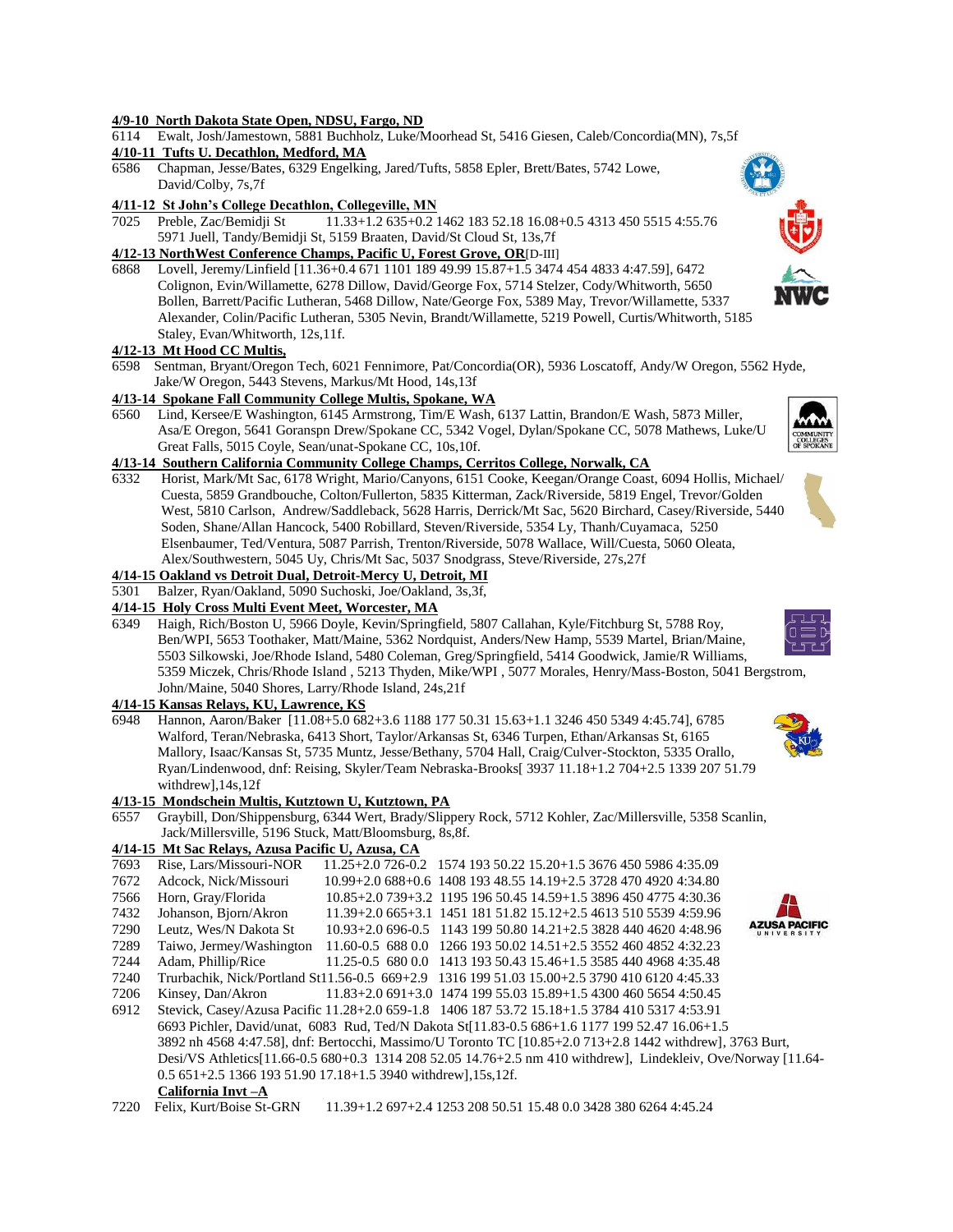- 7194 Chaney, Clayton/unat-Rice 11.12+0.4 706+0.7 1284 196 50.35 14/71 0.0 3459 410 5262 4:53.63
- 7163 Grzesiak, David/Wisconsin 11.63-1.3 671+0.7 1257 199 50.16 15.18 0.0 3795 420 5121 4:33.90 6940 Stenbach, Derek/Wisconsin [11.58+1.2 663+1.6 1324 175 51.54 15.43 0.0 3877 440 5417 4:45.60] 6627 Jensen, Ian/Wisconsin, 6560 Kinney, Vince/Portland St, 6306 Tobbs, Michae;l/USAFA, 6253 Mohl, Jeff/Montana St, 6104 Altzier, Jeff/Azusa Pacific, 6032 Ferleman, Andrerw/Washington, 5695 Kerem, Ungmar/Oregon, 16s,11f. **California Invt – B**
- 6690 Powers, Mike/UCSB, 6625 Harrison, Alex/W Washington, 6560 Linker, Josh/unat, 6323 Lillejord, Andy/N Dakota St, 6200 Codding, Josh/UCSB, 6137 Jensen, Ryan/N Dakota St, 6110 LaRocca, Mike/UCSB, 5756 O'Bryant, Blair/USAFA, 5749 Mitchell, Lasalle/UC-Irvine, 5698 Ringrose, Jake/USAFA, 5696 Vetter, Jake/Washington, 5639 Esquivel, Mike/CSULA,5490 Dills, James/USAFA, 5389 O'Sullivan, Mike/UCSB, 16s.15f.

# **4/15-16 Atlantic Coast Conference Champs, Clemson U, Clemson, SC**[D-I]

- 7667 Sossah, Mateo/North Carolina 11.43+1.0 702+0.4 1309 202 49.36 14.84+0.8 4545 455 5378 4:40.41
- 7628 Moss, Miller/Clemson 10.70+1.0 699-1.1 1300 193 47.51 14.42+0.8 3573 475 4664 4:40.73
- 7378 Keller, Dan/North Carolina 11.56+1.0 648-1.6 1319 202 51.07 15.21+0.8 3898 485 5369 4:36.56 6553 Hill, Alex/Wake Forest , 6551 Villemain, Matt/North Carolina, 6012 Pierce, Chad/North Carolina, 5680 Moorman, Gerald/Duke, dnf: Beach, Curtis/Duke [10.98+1.0 700-1.2 1122 202 dnf-inj], 9s,8f

# **4/15-16 University of Montana Open Decathlon, Missoula, MT**

- ----cancelled-----
- **4/15-16 Dick Young Decathlon, Grinnel College, Grinnel, IA**
- 6760 Miller, Ethan/Central (IA), 5529 Yarkowsky, Kyle/Simpson, 5460 Fuller, Aaron/Central, 4056 Brondyke, Kurtis/ Central [12.49 0.0 nm 1242 175 55.94 22.16+2.3 3414 324 4724 dnf], 4s,4f.

# **4/15-16 Big South Conference Champs, Charleston Southern U, Charleston, SC**[D-I]

6403 Riggins, Dominique/Charleston Sn, 6357 Brusich, Evan/Gardner-Webb, 6326 Woodbridge, Geren/Liberty [11.32+0.5 627 0.0 1297 184 51.94 15.36+1.9 3994 nh 5704 4:41.20],6258 Edwards, Drew/Liberty, 6136 Munson, Mike/VMI, 6097 Wood, Antonio/VMI, 5828 Bowles, Ben/Charleston Sn, 5688 Richards, Kevin/Radford, 5510 Haake, Simon/UNCV-Ashville, 11s,9f

# **4/15-16 Middlebury College Quad, Middlebury, VT**

5097 Dede, Adam/Middlebury 6s,4f,

# **4/15-16 Northwood U Timberwolves Invt, Midland, MI**

5191 Smith, Bill/Northwood, 4s,3f.

# **4/15-16 CSU Thunderwolves Invt Multis, Pueblo, CO**

6884 Petsch, Jay/Wyoming[11.47-2.3 731+2.2 1109 192 49.27 15.34 0.0 3161 425 4979 5:05.65], 6449 Sanders, Cody/Western St, 5682 Hopkins, Brian/U of ?], 5282 Lubbers, Luke/Ft Hays St, 5229 Hanafin, Jim/Colo Mines, 5171 Brown, Randy/Western St, 10s,9f

# **4/16-17 All Ohio Championships, Miami U, Miami, OH**

6778 McCarty, Michael/Miami(OH)[11.19nwi 672nwi 1203 183 50.03 14.87+3.7 3245 440 4097 4:57.95], 6427 Hurst, Keith/Kent St, 6178 Rudlin, Matt/Miami(OH), 6-55 Mitchell, Reggie/Miami)OH), 5918 Bele, Ruben/Kent St, 5909 Smith, Brandon/Cincinnati, 5787 Logan, Nate/Ashland, 11s,9f.

# **4/16-17 Augustana College Meet of Champions, Rock Island, IL**

6154 Lockington, Pat/Wisc-Whitewater, 6049 Stake, Alex/Augustana, 5984 Rauderdink, Kenton/unat, 5860 Walton, Chas/Carthage, 5512 Renwick, Dustin/St Ambrose, 5135 Anciaux, Don/Augustana, 5073 Southwick, Harrison/St Ambrose, 13s,12f.

# **4/16-17 Doane College Relays, Crete, NE**

6226 Keeney, Rob/Doane, 6116 Higgins, Brad/Doane, 5535 Manley, Joe/Neb Wesleyan, 5510 Gkeason, Tanner/Baker, 5384 Ruhl, Marcus/Concordia, 5212 Carter, Carter/Iowa Western, 11s,11f.

# **4/16-17 Morgan State U Legacy Meet, Baltimore, MD**

6946 Onto, Keith/UMBC [11.71-1.1 685nwi 1249 195 50.74 15.34+0.9 3567 395 4895 4:33.52] 6416 Devaud, Dominic/unat, 5663 Brisco, Isiah/Delaware St, 6s,4f.

- **4/16-17 Southern Intercollegiate (SIAC) Champs, Morehouse College, Atlanta, GA** [D-II]
- 6340 Smith, Chris/Benedict , 6100 Tuffour, Matt/Morehouse, 5888 Choukroun, Hadrien/Benedict, 5846 Williams, Don/Albany St, 5715 McCrary, Eric/Albany St, 5280 Ervin, Wade/Kentucky St, 5237 McGirt, Ron/Albany St, 5074 Reaves, Aaron/Morehouse, 20s,19f

# **4/16-17 Cortland Classic, SUNY-Cortland, NY**

5023 Whittmeyer, Kameron/Cobleskill 12,6f,

# **4/17-18 CTC Champs, DeSales U, Center Valley, PA**

5329 Owen, James/Farmingdale, 4s,4f

# **4/20-21 Northern California Community College Champs, American River JC, Sacramento, CA**

6637 Waters, Matt/Fresno CC, 6367 Dickinson, Stephen/Siskiyous, 6337 Victorian, Aaron/San Jose CC, 5953 Toney, Derrick/Hartnell, 5787 Rutledge, Terry/De Anza, 5667 Cary. Eric/Shasta, 5571 Vetavuk, Marko/De Anza, 5370 Welch, Will/Hartnell, 5360 Hall, Anthony/De Anza, 5330 Barber, Michael/Butte, 5330 Nikssarian, Adam/CCSF, 5280 Hubbard, Scott/San Joaquin Delta, 12f.

# **4/20-21 Penn Relays, U of Pennsylvania, Philadelphia, PA**









**MIDDLEBURY** 













# SH:IL

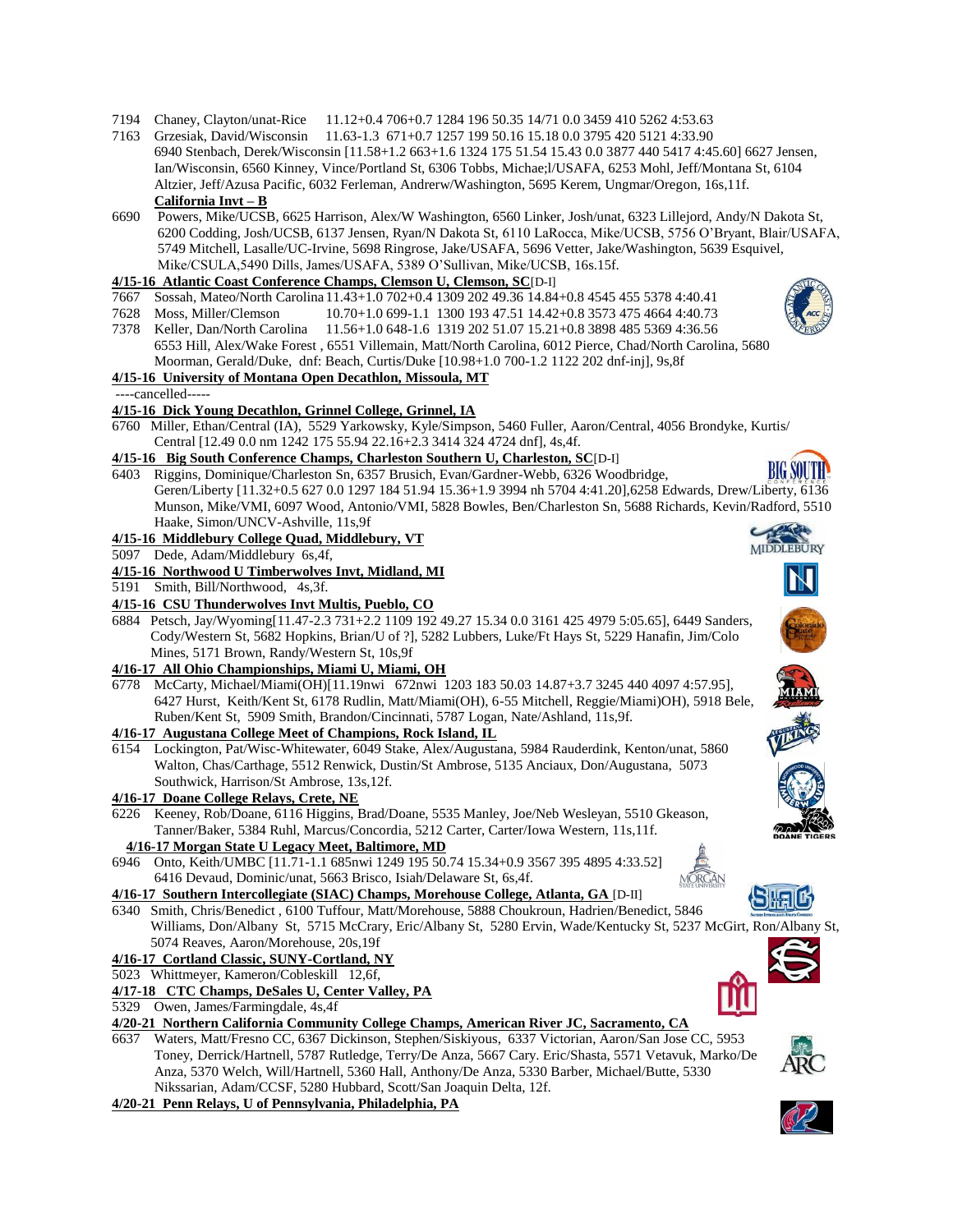7036 Fitzsimons, Thomas/MSMarys 11.51-0.1 661-2.1 1117 185 49.40 15.66-1.0 3590 430 5577 4:26.94 6836 Kirkpatrick, Josh/Cornell, 6581 Holcombe, Alex/Cornell, 6395 Lansen-Siljeback,Felix/ Manhattan, 6114 Cusick, Josh/Cornell, 6100 Ryan, Chris/Cornell, 6072 Formica, Vince/Cornell, 5983 DelPiana, Justin/DeSales,9s,9f

### **4/21-22 Drake Relays, Drake U, Des Moines, IA**

- 7319 McGinnis, R.J./Minnesota 11.25+2.5 681+1.4 1479 193 51.05 14.87 0.0 4142 410 4758 4:36.21
- 7284 Szmanda, Jack/Minnesota 11.25+3.1 675-0.1 1303 193 50.44 15.89 0.0 3864 500 4529 4:35.48
- 7276 Hilton, Jonathan/unat 11.46+2.5 681+1.1 1213 205 49.98 14.99 0.0 3040 430 5698 4:29.44 7229 Gooris, Dan/Northern Iowa 11.69+2.5 645+0.2 1274 190 51.89 15.53+1.3 3892 510 5158 4:28.86
- 7217 Dillow, Ben/unat 11.35+2.5 627+0.8 1234 193 51.19 15.47+0.1 4032 460 5277 4:24.93
- 7169 Schwecke, Joey/Minnesota 10.96+2.7 695+0.3 1251 199 51.03 16.43+1.3 3924 440 5196 4:50.62 6966 Koch, Ryan/unat[11.38+2.5 690+1.9 1412 187 51.63 16.50+0.1 4005 410 5366 4:52.65], 6957 Rolling, Dan/Iowa [11.09+3.1 678-0.9 1187 205 49.41 15.83+1.3 2908 390 4649 4:31.29], 6944 Slupkowski, Krzysztof/Wichita St [11.04+2.7 662nwi 1364 190 50.84 15.49 0.0 3499 450 4435 5:01.40], 6735 Zerr, Jordan/Wichita St, 6728 Reichenbach, Kurt/Michigan, 6711 Strizich, Joe/Michigan, 6708 Shotwell, Frank/Michigan [11.18+2.5 694+1.5 1329 198 50.40 14.81+1.3 4192 nh 4900 4:38.56], 6651 Hopkins, Sean/E Illinois, 6358 Huckabee, Jared/Okla Baptist, 5957 Dexter, Childress/Indiana St, 5774 Wolf, Justin/unat, 5631 Bacon, Troy/Northern Iowa, dnf: Clark, Mat/unat [10.95+2.5 686+1.1 1240 193 49.54 16.09+1.3 3794 nh withdrew], Taylor, Justin/Wichita St[11.18+2.5 664+0.8 1221 187 50.10 16.12+0.1 3835 440 withdrew], 21s,18f

### **4/21-22 BYU Robison Invt, Provo, UT**

6538 Noble, Philip/Utah State, 6260 Heaton, Andy/Weber St, 6210 Critser, Justin/Idaho St, 6194 Birkeland, Brett/BYU, 6131 Goedhart, Harley/Idaho St, 6010 Rieske, Chandler/Utah Valley U, 5633 Reilly, John/BYU, 5243 Wood, Garrett/Idaho St, 5143 Watson, Jacon/Utha Valley U, 5014 Hawkins, Sam/Utah St, 4946 Strang, John/HPC elite [11.17-3.0 694+3.6 1018 209 dnf 14.80+0.3 3300 nh 4720 dnf], 15s,14f

# **4/22-23 Glenn Morris Decathlon, Colorado State U, Fort Collins, CO**

- 6865 Salzmann, Adam/Colorado [11.21nwi 640 0.0 1983 188 49.94 15.26+1.6 3442 455 4261 4:36.76] 5923 Taylor, Eddie/Colorado, 5862 McMillin, Josh/Colorado St, 5557 DeWitt, Jason/Colorado, 5017 Ipsen, Todd/Colorado, 8s,5f.
- **4/22-23 Gina Relays, Hillsdale College, Hillsdale, MI**
- 6522 Kettlewell, Josh/Central Michigan, 6089 Gorbert, Jordan/St Norbert, 6051 Smith, Bill/Northwood, 6040 Odegard, Dean/Notre Dame, 5065 Norquist, Matt/U Chicago TC, 5318 Sinclair, Dewey/Grand Valley St 10s, 8f

#### **4/23-24 Golden State AC (GSAC) Champs, Westmont College, Santa Barbara, CA[**NAIA]

5899 Viola, Anthony/Pt Loma, 5749 Matt, Rau/Azusa Pacific, 5708 DeShaw, Derek/Pt Loma, 5430 Macias, Jorge/Azusa Pacific, 5387 Henson, Hans/Westmont, 5351 Ingles, Jonathan/Azusa Pacific, 7s,7f

### **4/24-25 Southern Conference Champs, Appalachian St, Boone, NC** [D-I]

- 6355 Keithan, Chas/Samford, 6314 Akerson-Gilroy, Bo/Samford, 5959 Gift, David/W Carolina, 5690 Burton, Luke/W Carolina, 5638 Reardon, Sean/W Carolina, 5352 Hill, Andrew/Appalachian St, 6s,6f
- **4/24-25 WVIAC Champs, Glenville State College, Glenville, WV**[D-II]
- 6313 Edgell, Cuylor/WV Wesleyan, 5777 Kump, Ricky.WV Wesleyan [11.20-2.3 647+4.6 1140 191 49.19 16.37-2.8 2986 nh 4458 5:17.94], 5439 Fouse, Josh/Seton Hill, 5264 Rabantm Shane/Wheeling Jesuit, 9s,8f

#### **4/24-25 North Coast AC Champs, Oberlin College, Oberlin, OH**

- 5466 Uher, Tim/Wittenberg, 5381 Borraso, Andrew/Kenyon, 5236 Driscoll, Jeff/Ohio Wesleyan, 6s,6f. **4/25-26 Dakota Athletic Conf (DAC) Champs, Dickinson State U, Dickinson, SD**[NAIA]
- 6324 Willis, Trevor/Dickinson St, 5975 Ewalt, Josh/Jamestown, 8s,8f
- **4/25-26 NYSCTC Champs, RPI, Rochester, NY**[D-III]

6098 Harms, Garrett/RPI, 5539 Morin, Alexander/RPI, 5340 Taylor, Ryan/Ithaca, 7s,7f

- **4/25-26 Region III NJCAA, D-III,**
- 4794 Holmes, Matt/Delhi

### **4/25-26 Northern Sun Conf (NSIC) Champs, Northern State U, Aberdeen, SD**[D-II]

6957 Preble, Zac/Bemidji St [11.37+2.7 612+2.0 1426 191 15.90+1.9 4268 455 5424 5:13.92], 6151 Pimental, John/Concordia-St Paul, 6102 Bucholz, Luke/Moorhead St, 6057 Diehl, Cody/Wayne St(NE), 6051 Juell, Tandy/Bemidji St, 5828 Mankato St, 5588 Braaten, David/St Cloud St, 5566 Warmuth, Jimmy/Minn- Duluth, 5311 Pohlmann, Jacob/Augustana (SD), 5219 Gunderson, Robert/Mankato St, 13s,13f.

### **4/26-27 Northwest Nazarene University Multis, Nampa, ID**

- 5043 Heidegger, Ben/Northwest Nazarene U, 6s,5,
- **4/29-30 Southwestern Athletics Conf (SWAC) Champs, New Orleans, LA**[D-I]
- 6321 Stephens, Nathan/Alabama A&M, 6236 Swift, Clifton/Texas Southern [10.76nwi 652 1095 206 50.35 17.85+2.6 3389 315 3978 5:09.76], 5939 Burnett, Dedrick/Jackson St, 5460 Adamjs, Jeff/Alabama St, 10s,10f



















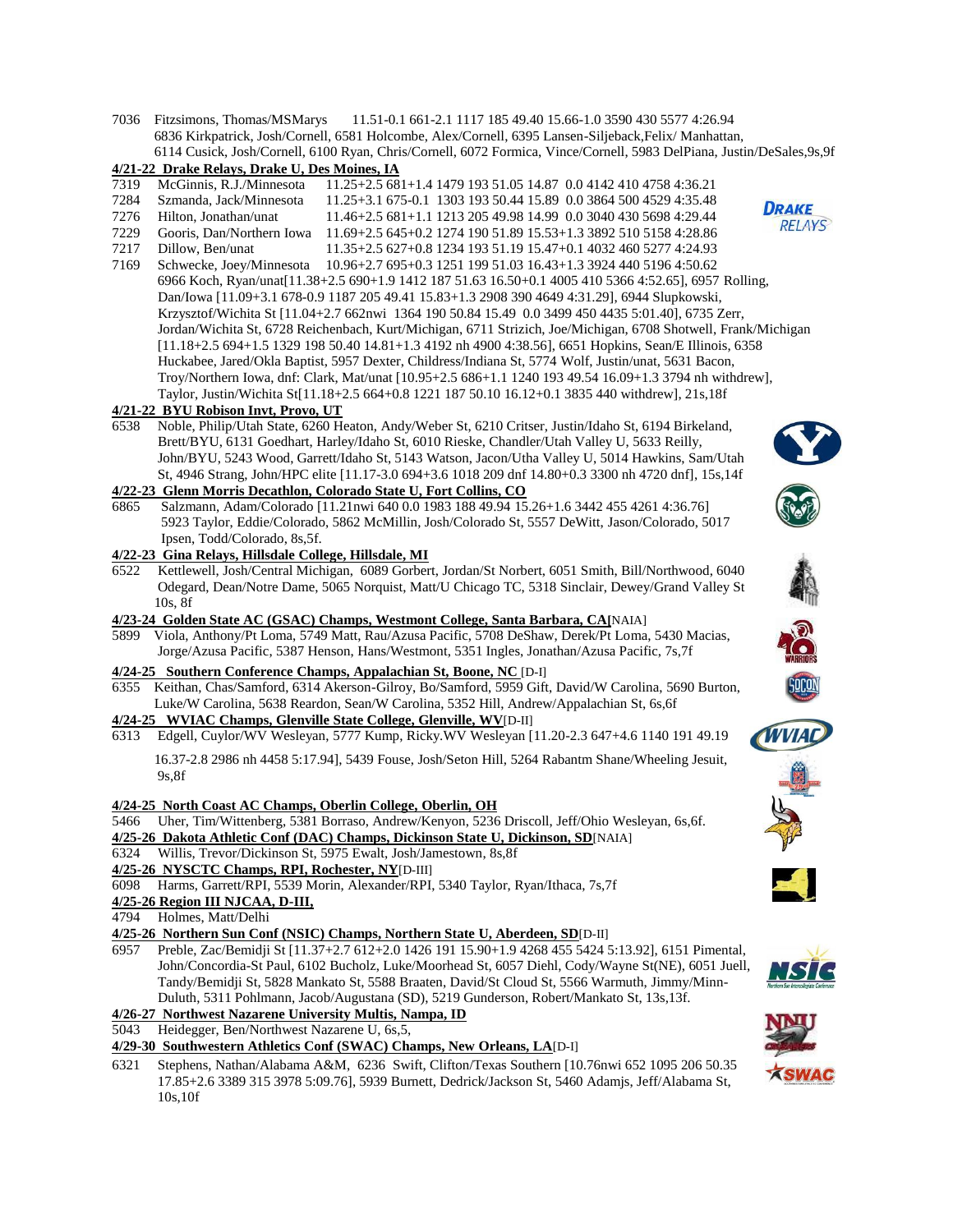### **4/29-30 New England D-III, Tufts U, Medford, MA** [D-III]

6481 Chapman, Jesse/Bates, 6060 Nicholson, Isaac/Williams 5946 Epler, Brett/Bates, 5869 Lowe, David/Colby, 5805 Goodwick, Jamie/Roger Williams, 5735 Fogler, Chris/Williams, 5627 Cole, Greg/Springfield, 5550 Roy, Ben/WPI, 5355 DeSalvo, Frank/Tufts, 5259 Thyden, Mike/WPI, 5226 Downey, Michael/ Middle bury, 5130 Bardin, Bobby/Tufts, 5100 Dede, Adam/Middlebury, 5061 Bourdeau, Erock/Keene St, 14s,14f. **4/30-5/1 Big East Conf Champs, U of Cincinnati, Cincinnati, OH**[D-I] 7370 Smith, Sean/UConn 11.31-1.1 705 1299 200 50.07 15.11-0.8 3744 415 5294 4:32.18 7102 Schneider, Justin/Notre Dame 11.29+2.9 660 1180 188 49.49 15.52+0.8 3364 455 4812 4:22.28 6676 Waruch, Jacob/UConn, 6604 Rowbotham, Kyle/UConn, 6522 Matlack, Tim/Rutgers, 6282 Baird, Mike/Rutgers, 6220 Glasnow, Ted/Notre Dame, 6204 Stivala, Evan/Syracuse, 6187 Odegard, Dean/Notre Dame, 6171 Smith, Brandon/Cinc, 6129 Smith, Sam/UConn, 5953 Ramos, John/Seton Hall, 5164 Gaus, Caleb/Cinc, 14s,13f **4/30-5/1 Colonial AA, George Mason U, Fairfax, VA**[D-I] 6322 Zimmer, Doug/Wm & Mary, 6260 Peacock, Jordan/UNC-Wilmington, 5747 Osorio, Gus/George Mason, 5706 Moody, Allen/Va Common, 5645 Shober, Ross/Delaware, 5580 Tingue, Alex/Delaware, 5566 Passalaqua, Joe/Delaware, 5176 Kimber, Spencer/UNC-Wilm, 5139 Wellington, David/George Mason, 10s,9f **4/30-5/1 Centennial Conference, Swarthmore College, Swarthmore, PA**[D-III] 5540 Bingham, John/Dickinson, 5466 Ford, Robby/Gettysburg, 5095 Gochal, Anthony/Ursinus, 5023 Tillman, Tim/F&M , 10s,10f **4/30-5/1 Great Plains AC, Hasting College, Hastings, NE**[NAIA] 6269 Keeney, Bob/Doane, 6044 Higgins, Brad/Doane, 5716 Manley, Joe/Neb Wesleyan, 5671 Ruhl, Marcus/Concordia, 5454 Wilshusen, Chad/Concordia. 8s,8f. **4/30-5/1 Heartland (HCAC) Champs, Mount St. Josephs College, Cincinnati, OH**[D-III] **Heartland**  No decathlon **4/30-5/1 Horizon League Champs, Benedictine Sports Complex, Lisle, IL**[D-I] 6464 Simon, Dan/Wisconsin-Milwaukee, 5988 Rayeske, Ryan/Wisc-Milw, 5475 Kamm, Nate/Illinois- Chicago, 5054 Hennrick, Taylor/Detroit-Mercy, 5s,5f, **4/30-5/1 Heart of America (HAAC) Champs, Benedictine College, Atchison, KS**[NAIA] **HAAC** 6270 Pettz, Logan/Wm Jewell, 6210 Brummit, Ben/Graceland, 5686 Gleason, Tanner/Baker, 5005 Gobert, Jerome/Lindenwood, 5002 Orallo, Ryan/Lindenwood, 8s,7f. **4/30-5/1 Patriot League Champs, Bucknell U, Lewisburg, PA**[D-I] 6336 Powell, Andrew/Bucknell, 6240 Vopgler, Tom/Bucknell, 6238 Forrest, Kyle/Lehigh, 6132 Lindner, David/Army, 5966 Bliss, Michael/Army, 5101 Rumizen, Stephen/Lehigh, 7s,6f **4/30-5/1 Midwest Collegiate Conf (MCC) Champs, Grand View U, Des Moines, IA**[NAIA] 5620 Smalley, Matt/Grand View, 5553 Kunze, Cory/Grand View, 5550 Westerkamp, Pete/Grand View, 5469 Yerk, Aaron/Ashford U, 5405 Rewwick, Dustin/St Ambrose, 5122 Southwick, Harrison/St Ambrose, 11s,11f. **5/1-2 Landmark Conference, Susquehanna U, Selinsgrove, PA**[D-III] 5470 Blenk, Mike/Moravian, 6s,6f **LANDMARK 5/1-2 America East Conference, U of New Hampshire, Durham, NH**[D-I]<br> **7239** Onto, Keith/UMBC 11.38+0.8 657 0.0 1285 201 49.89 15.20 0 11.38+0.8 657 0.0 1285 201 49.89 15.20 0.0 3478 415 5332 4:25.24 Americal ast 6662 Haigh, Richard/Boston U, 6388 Martel, Brian/Maine, 6309 Cooper, Sean/Albany, 6215 Poepperling, Cory/Binghamton, 6145 Alvord, Jared/Vermont, 6056 Nordquist, Anders/New Hamp, 6027 Lemieux, Chris/Vermont, 5978 Pesce, Renwick/New Hamp, 5862 Cameron, Beau/Vermont, 5825 Toothaker, matt/Maine, 5556 Bergstrom, John/Maine, 5475 Daly, Sam/Vermont, 5115 Kowalski, Chris/Binghamton. 15s,14f **5/1-2 SCIAC Champs, Pomona Pitzer College, Pomona, CA[**D-III] No decathlon **5/1-2 Atlantic Ten Conf Champs, U Massachusetts, Amherst, MA**[D-I] 6617 Wainwright, Jake /UNC-Charlotte 11.25-1.1 689 0.0 1042 199 48.98 14.91-0.4 2645 390 4208 5:03.57 6166 Schwartz, Dan/UMass, 6154 Reigstad, Andy/Rhode Island, 5912 Schiavi, Alex/Temple, 5775 Gleason, Gus/Fordham, 5765 Dzidek, Chris/UMass, 5708 Hewitt, Mark/UMass, 5365 Miczek, Chris/Rhode Island, 5157 Sliwoski, Joe/Rhode Island, 5079 Wilson, Robt/Charlotte, 11s,11f. **5/2-3 Region 1 NJCAA, Mesa College, Mesa, AZ** 6745 Haynie, Robbie/Mesa, 6453 Bolligar, Mike/Glendale, 6108 Golliday, Marcellus/C Arizona, 5946 Olague, Jose/Paradise Valley, 5870 Jones, Ryan/Paradise valley, 5814 Dumisani, Djibril/Mesa, 5674 Moeykens, Dylan/Pima, 5338 Karge, Colin/Pima, 5052 Alexander, Cody/Paradise valley, 15s,12f. **5/2-3 Mid America (MIAA) Champs, Missouri Southern U, Joplin, MO**[D-II]<br>7041 Walker, Darius/C Missouri 10.77+1.7 700+0.5 1134 190 48.14 15.03-0.9 3 7041 Walker, Darius/C Missouri 10.77+1.7 700+0.5 1134 190 48.14 15.03-0.9 3179 395 4297 4:37.03 6888 Saalfield, Craig/Emporia St, 6568 Vogel, Brent/C Missouri, 6531 Boss, Shawn/C Missouri, 6378 Stephens, Joe/Pittsburg St, 6207 Granillo, Tony/Emporia St, 5878 Staashelm, Seth/NW Missouri St, 5725 Zangeneh, Ramin/Ft Hays St, 5464 Lubbers, Luke/Ft Hays St, 5170 Byrd, Chance/SW Baptist, 5072 Winans, Zeke/NW Missouri St, 12s,12f



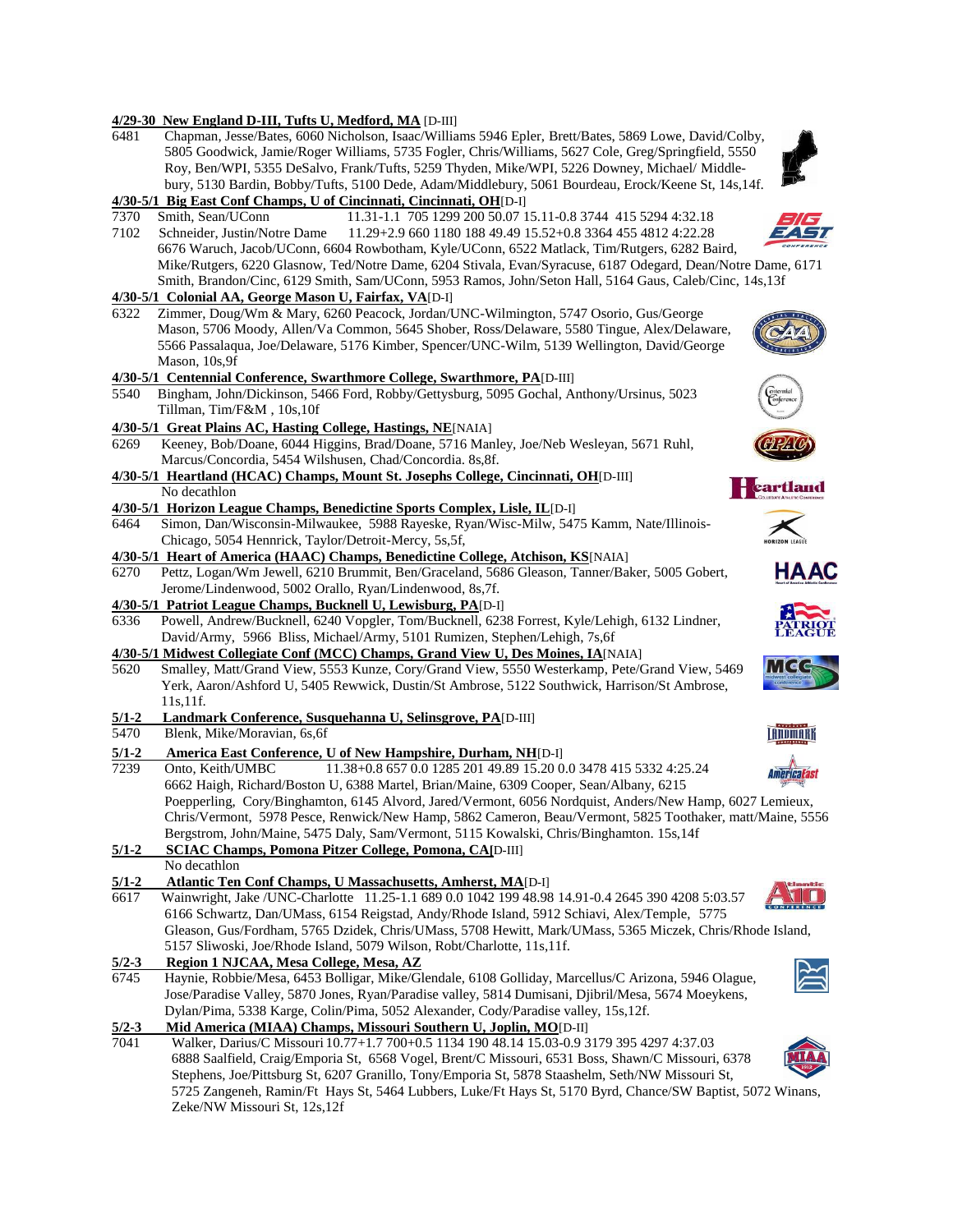| $5/3 - 4$        | NWCCAA Champs, Mt Hood CC, Gresham, OR                                                                                                               |
|------------------|------------------------------------------------------------------------------------------------------------------------------------------------------|
| 6544             | Godfrey, Kevin/Lane CC [11.33 631 1102 186 52.27 16.20 2910 455 4467 4:33.94], 6175 Nell,                                                            |
|                  | Carter/Spokane CC, 6085 Wordell, Spencer/Spokane CC, 5652 Ratliff, James/Clackamas CC, 5571<br>Mt. Hood                                              |
|                  | Vazquez, Carlos/Clackamas, 5419 Keller, Tony/Lane CC, 5377 Stevens, Markus/Mt Hood, 5199 Smith, Justin/SW                                            |
|                  | Oregon CC, 9s, 8f.                                                                                                                                   |
| $5/3 - 4$        | Great Northwest CE Championships, Northwest Nazarene, Nampa, ID[D-II]                                                                                |
| 6474             | Harrison, Alex/W Washington, 6173 Zwiefelhofer, Eric/NW Nazarene, 6159 Loscutoff, Andy/W                                                             |
|                  | Oregon, 6040 Johnson, Nate/Seattle Pacific, 5799 Roddewig, Brandon/C Washington, 5674 Clendaniel,                                                    |
|                  | Tim/W Washington, 5572 Hyde, Jake/W Oregon, 5436 Hunter, Scott/C Washington, 5379 Iverson, Kevin/W                                                   |
|                  | Washington, 5364 Hartwigsen, Derek/W Washington, 5148 Roberts, Austin/W Oregon, 5137 Venema, Andrew/C                                                |
|                  | Wash, 5128 Steinke, Thomas/C Wash, 5057 Heidegger, Ben/NW Nazarene, 15s, 14f                                                                         |
|                  | 5/5-6 OBU Mark Elliston Dec, Shawnee, OK                                                                                                             |
| 6531             | Douglass, Derek/Okla Baptist                                                                                                                         |
| $5/5 - 6$        | Great Lakes Athletic Conference Champs, Ferris St U, Big Rapids, MI[D-II]                                                                            |
| 6153             | Logan, Nate/Ashland, 5949 Grob, Tyler/Saginaw Valley, 5445 Wilkins, Aaron/Saginaw Valley, 5318                                                       |
|                  | Sinclair, Dewey/Grand Valley, 5083 Garcia, Logan/Tiffin, 8s, 8f.                                                                                     |
| $5/5 - 6$        | Wichita State Shocker Decathlon, Wichita, KS                                                                                                         |
| 7865             | Draudvila, Darius/unat-LIT 10.64+2.1725+2.2 1523 20149.51 14.20+4.0 4920 455 5188 5:29.76                                                            |
|                  | 6692 Bahner, Auston/unat-Wichita St[11.04+2.1 687+2.6 1044 189 49.46 16.33+3.1 3354 395 4881 4:41.17                                                 |
|                  | J, 6454 Boese, Toby/unat-Wichita St[ 11.54+2.1 608+2.6 1161 171 51.35 15.89+4.0 3567 425 4646 4:39.98                                                |
|                  | ], 5757 Hickey, Justin/unat, 7s, 4f, (100m hand timed?)                                                                                              |
| $5/6 - 7$        | CCAA Champs, U of California-SD, San Diego, CA [D-II]                                                                                                |
| 6802             | Fulfer, Talor/Chico St, 6668 Smith, J Patrick/Chico St, 6392 Beeman, Brian/Chico St, 6234 Macrorie, Neil/                                            |
|                  | CP-Pom, 6090 Brunk, John/Chico St, 5971 Delima, J-M/Chico St, 5690 Esquivel, Mike/CSULA, 5568 Sept,                                                  |
|                  | Antoine/CS-Stanislaus, 5477 Birtwhistle, Connor/CS-Stanislaus, 5072 Simmons, Tyler/Humboldt St, 11s,11f.                                             |
| $5/6 - 7$        | Mid Eastern Athletic Conference (MEAC) Champs, North Carolina A&T, Greensboro, NC[D-I]                                                               |
| 5991             | Dix, Jermol/UMES, 5985 Embry, Martin/Bethune-Cookman, 5689 Brisco, Isaiah/Delaware St, 5479 Stand-                                                   |
|                  | Iford/UMES, 5410 Sivels, Darius/Delaware St, 5380 Taylor, Bennett/Hampton, 11s, 9f                                                                   |
| $5/6 - 7$        | Mid-Atlantic Conference Champs, Widener U, West Chester, PA[D-III]                                                                                   |
| 5864             | Del Piano, Justin/DeSales, 5132 Pennisi, Richard/Messiah, 7s,7f                                                                                      |
| $5/6 - 7$        | St Lawrence U Qualifier, Canton, NY                                                                                                                  |
| 5162             | Spalik, Justin/St Lawrence, 3s,3f,                                                                                                                   |
| $\frac{5}{6}$ -7 | New England Champs, Northeastern U, Dedham, MA [all Divs]                                                                                            |
| 6587             | Engelking, Jared/Tufts, 6294 Rowe, Keith/Sacred Heart, 5770 Pesce, Renwick/New Hamp, 5717 Lemieux,                                                   |
|                  | Chris/Vermont, 5643 Escaravage, Justin/S Conn St, 5550 Hewitt, Mark/UMass, 5516 Dzidek, Chris/UMass, 5178                                            |
|                  | Blair, Michal/Tufts, 9s,9f.                                                                                                                          |
| $5/6 - 7$        | National Christian College Athletic Association (NCCAA) Champs, Taylor U, Upland, IN[NAIA]                                                           |
| 5884             | Wagner, Kyle/Malone, 5366 Brown, Rich/Oklahoma Wesleyan, 5035 McLaughlin, Shane/Malone, 4s,4f.                                                       |
| $5/6 - 7$        | National Junior College (NJCAA) D-III Champs, Howard CC, Columbia, MD                                                                                |
| 5468             | Paternostro, Steve/Erie, 5344 Nanayev, Ramazan/Bergen CC, 5327 Niemann, Mark/Harper, 5161 Kimbrough,                                                 |
|                  | Xzavier/Harper, 5148 Alexis, Jonathan/Kingsborough, Higareda, Tony/Gloucester County, 15s14f                                                         |
| $5/6 - 7$        | <b>Baker University Open, Baldwin City, KS</b><br><b>UNYZA</b>                                                                                       |
| $5/6 - 7$        | <b>George Fox U Ultimate Decathlon, Newberg, OR</b>                                                                                                  |
| 6354<br>5/7-8    | Dillow, David/George Fox, 5825 Schmidt, Taylor/Concordia, 5682 Parrish, Curtis/Club Cav, 7sm4f.<br><b>SUNYAC Champs, SUNY, Brockport, NY [D-III]</b> |
| 5397             | Depo, Ben/Plattsburgh St, 5174 Lefort, Spencer/Fredonia St, 7s,7f                                                                                    |
| $5/7 - 8$        | Big West Conference Champs, Cal State-Northridge, Northridge, CAUC-Irvine, Irvine, CA[D-I]                                                           |
| 7526             | Robinson, Robt/Northridge<br>10.83+0.5 745+1.3 1142 199 48.53 14.59-0.8 3965 445 4559 4:48.23                                                        |
| 7224             | Armstrong, Nick/Long Beach St<br>11.47-0.7 658+1.6 1212 205 50.57 15.07-0.4 4237 425 5001 4:44.42                                                    |
|                  | 6995 Gonzales, Lance/Northridge [11.61-0.7 701+1.6 1213 202 51.79 14.99-0.8 3364 365 5897 4:45.35], 6986 Powers,                                     |
|                  | Mike/UCSB [11.31-0.7 677+0.9 1168 190 48.74 15.22+2.8 3412 415 4310 4:30.28], 6930 Duer, Corbin/Cal Poly-SLO                                         |
|                  | [11.55+0.5 633+0.8 1231 187 50.59 15.52+2.8 3490 485 5230 4:54.65], 6704 Byrne, Dominic/Cal Poly-SLO, 6551                                           |
|                  | Goffena, Jordan/CP-SLO, 6427 Codding, Josh/UCSB, 6329 Guthrie/UC-Davis, 6297 Morse, Owen/CS-Northridge,                                              |
|                  | 13s, 10f.                                                                                                                                            |
| $5/7 - 8$        | <b>CCIW Champs, Wheaton College, Wheaton, IL</b> [D-III]                                                                                             |
| 6492             | Stake, Alex/Augustana, 6366 Schneiderbauer, Joe/North Central, 5913 Walton, Chas/Carthage, 5568                                                      |
|                  | Maass, Nate/Augustana, 5403 Anciaux, Don/Augustana, 5287 Hletko, Joseph/N Central, 15s,12f                                                           |
| $5/7 - 8$        | Great Lakes Valley Conference, Missouri S&T, Rolla, MO[D-II]                                                                                         |
| 6181             | Hollenbeck, Peter/Missouri S&T, 5779 Miller, Braden/Indianapolis, 5675 Keene, Kevin/Indianapolis, 5623                                               |
|                  | Reaney, Pat/Lewis, 5255 Coffewr, Collin/Indianapolis, 5230 Fitzgerald, Kyle/Lewis, 5052 Warren, Sean/St                                              |
|                  | Josephs $(IN)$ , 12s, 10f                                                                                                                            |

**5/7-8 Yellow Jacket Multis, Defiance, OH**





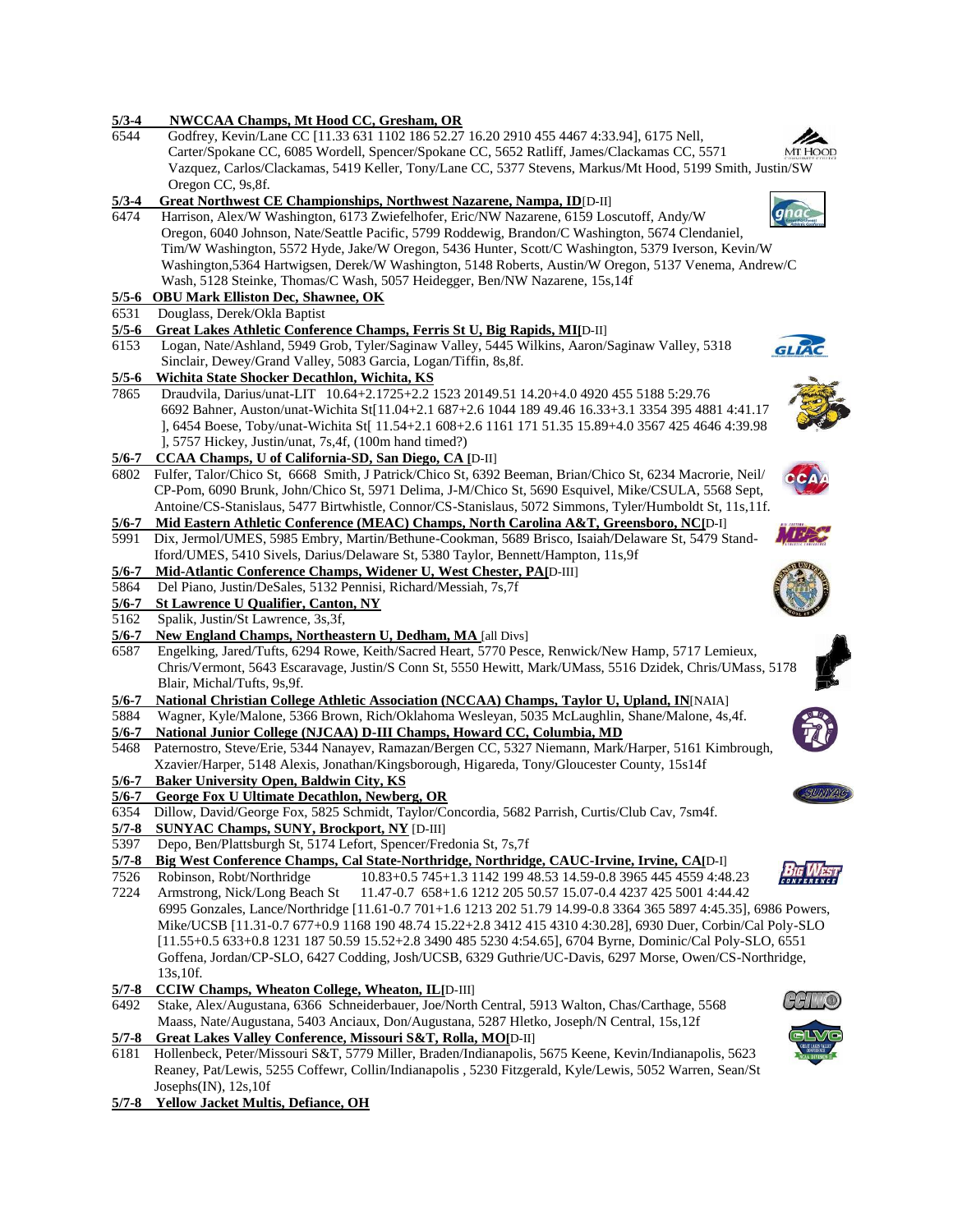- 6188 Trivett, Austin/Defiance, 5556 Hardin-Wallace, Dan/Defiance, 5378 Barnes, Scotty/Defiance, 5156 Cohara, Mike/Case, 5009 Murr, Jeff/Franklin, 7s,5f.
- **5/7-8 Iowa Intercollegiates, Central College, Pella, IA[**D-III]
- TIAC 6640 Whorley, James/Cornell (IA), 6455 Brondyke, Kurtis/Central (IA), 5911 Miller, Ethan/Central (IA) (nh pv), 5758 Harris, Russell/Wartburg, 5645 Yarkoskyt, Kyle/Simpson, 5534 Erredge, Tat/Luther, 5529 Dirth, Dalen/L[uther,](http://www.google.com/imgres?imgurl=http://www.iowaconference.com/graphics/Iiac.jpg&imgrefurl=http://www.iowaconference.com/general/awards/2001-02/all_academic.htm&usg=__O3UhPCbIXrwfmq0XcjKS8ZmIfl0=&h=180&w=290&sz=17&hl=en&start=12&itbs=1&tbnid=yHkaLQMjZoO29M:&tbnh=71&tbnw=115&prev=/images?q=Iowa+Intercollegiate+Athletic+Conference+logo&hl=en&sa=G&gbv=2&tbs=isch:1)  5400 Fuller, Aaron/Central, 5381 Harris, Torrence/Wartburg, 5194 Clark, Nick/Luther, 5068 Landers, Karch/Wartburg, 5025 Derr, Tim/Loras, 13s,12f.
- **5/7-8 Lone Star Conference Champs, Angelo State U, San Angelo, TX[**D-II]
- 6775 Grimslid, Eldon/W Texas A&M, 6078 Aragon, Steven/E New Mexico, 6041 Petty, Parker/Abilene Christian, 5905 Malczewski, Robt/Angelo St, 5867 Holmes, Hewitt/Angelo St, 5737 Carrasco, Omero/Angelo St, 5643 Halfmann, Jake/Angelo St, 5053 Ryan, Mitchell/W Texas A&M, 8s,8f
- **5/6-7 Minnesota Intercollegiates (MIAC), Carleton College, Northfield, MN[**D-III]
- 5838 Dirth, Devin/St Thomas, 5771 Simmons, Marly/Concordia, 5557 Giesen, Caleb/Concordia, 5535 Bakke, Jeff/ Concordia, 5518 Yseth, Gavin/St Thomas, 5381 Maxbauer, Dan/St Johns, 14s,14f

#### **5/7-8 Wisconsin Intercollegiates (WIAC), U Wisconsin, River Falls, WI[**D-III]

6351 Lockington, Pat/Whitewater, 5989 Storsveen, Andrew/Eau Clair, 5853 Mestelle, Bart/Eau Clair, 5682 Grossman, Andy/LaCrosse, 5545 Kucza, Chad/Superior, 5490 Anderson, Zach/Stout, 5186 Woodward, Nate/Eau Clair, 5107 Hering, Beau/Whitewater, 12s,12f.

### **5/7-8 Sun Belt Conference, North Texas State U, Denton, TX[**D-I]

- 6825 Wehr, Jordan/N Texas [11.60+3.3 694+3.8 1180 203 52.90 15.18+1.4 3348 457 4310 5:01.08?], 6783 Hemed, Ruslan/UL-Monroe, 6309 Turpen, Ethan/Arkansas St, 6179 Vidacovich, Jeff/UL-Lafayette, 6177 Papagno,
- Josh/N Texas, 6073 Short, Taylor/N Texas, 5953 Gonzales, Wes/UL-Lafayette, 5907 Krause, Ashton/S Alabama, 14s,9f. **5/8-9 Heptagonals (Ivy League) Champs, Princeton U, Princeton, NJ[**D-I]
- 6901 Kirkpatrick, Joshua/Cornell, 6684 Gilson, Brett/Dartmouth [11.67 0.0 663+0.6 1229 176 51.51 16.31+0.6 3204 453 5066 4:35.82], 6311 Holcombe, Alex/Cornell, 6284 Formica, Vince/Cornell, 6247 Cusick, Josh /Cornell,6182 Contuzzi, Rob/Dartmouth, 5964 Ostrovsky, Dan/Dartmouth(pv-nh), dnf Hynes, Duane/Princeton, 8s,7f

## **5/8-9 Pac-10 Conf Champs, U of California, Berkeley, CA[**D-I]

- 8154 Eaton, Ashton/Oregon 10.59-0.5 743+1.6 1277 194 47.25 13.79-1.0 4229 515 4967 4:39.97
- 7521 Taiwo, Jeremy/Washington 11.10+0.5 668+1.3 1168 203 50.47 14.54+0.2 4145 445 4803 4:17.57
- 7331 Ackley, Marshall/Oregon 11.15+0.5 655+2.5 1239 182 49.71 14.81-0.1 3659 475 5312 4:28.41

7218 Morrison, Mike/California 11.23-0.5 735+1.3 1189 191 49.74 16.49-1.0 3697 455 5623 4:49.49 6909 Sandys, Jamie/Arizona St, 6899 Schauble, Kyle/Washington St, 6874 Perez, Trent/UCLA, 6529 Kuechler, Kevin/California, 6515 Prince, Austin/Arizona St, 6395 Marcinko, Jeremy/Arizona St, 6199 Ferleman, Andrew/ Washington, 12s,11f.

- **5/8-9 New Captains Classic, Christopher Newport U, Newport News, VA**
- 6709 Roethel, Richard/Christopher Newport, 5893 Alderton, Adam/unat, 5798 Grant, Tyler/W&L, 3s,3f,
- **5/9-10 Rocky Mountain AC Champs, Colorado State U, Pueblo, CO[**D-II]
- 6317 Sanders, Cody/Western St, 5923 Mahlberg, Bryson/Neb-Kearney, 5609 Hanafin, Jim/Colo Mines, 5523 Hopkins, Brian/Colo Spgs, 4529 Brown, Randy/Western St, 5285 Stark, Matt/Colo Mines, 5103 Munger, Sean/Chadron St, 9s.9f

### **5/9-10 Region 6 JUCO/Jayhawk Conf Champs, Overland Park, KS**

6451 Griffith, Mac/Cowley County CC, 6118 Rolfe, Robt/Cloud County CC, 6049 Rembert, Austin/Butlet County, 5968 NeSmith, Jarid/Hitchison CC, 5853 Elliot, Colby/Colby CC, 5698 Porter, Adrian/Cowley CC, 5575 Conley, Kameron/Cowley, 5541 Spencer, Chisom/Colby CC, 10s,9f.

## **5/11-12 Demon Deacon, Wake Forest U, Winston-Salem, NC**

- 7829 Adjety-Nelson, Jamie/U of Windsor 10.90+1.5 748+1.0 1500 204 50.07 14.96+2.7 4128 422 5953 4:49.73
- 7467 Keller, Dan/North Carolina 11.56+1.0 675+0.3 1311 198 51.36 14.98+2.7 4034 502 5348 4:39.99 7137 Broadbent, Eric/HPC-elite 10.77+1.5 716+1.3 1148 213 49.25 14.51+2.7 3437 402 3774 5:06.06
- 6612 Detmer, Joe/unat [11.12 684 1141 195 48.84 14.83+2.7 3574 432 5395 dnf], 6462 Krohn, Carsten/ Ashland/ GER, 6415 Villemain, Matt/UNC, 6294 Helwick, Chris/Team Wickset[11.19+1.5 710+0.2 1331 198 50.47 15.08+2.7 3650 nh 7325 dnf],Woods, Pat/unat [11.40 650 1319 201 52.22 15.06+1.7 4199 nh withdrew], dnf: Koskenoja, Tyler/U Toronto TC-CAN [dnf]; scheduled but did not start: Barroilhet, Gonzalo/Fla St, 15s,12f
- **5/12-13 Big Sky Conf Champs, Weber St, Ogden, UT[**D-I]
- 7390 Trubachik, Nick/Portland St 11.44 0.0 694+0.4 1366 205 51.49 14.97 0.0 3981 425 6059 4:57.85 6848 Kinney, Vince/Portland St, 6847 Schur, Sam/Sacramento St, 6611 Lind, Kersee/E Wash, 6610 Stokken, Evan/Montana, 6602 Heaton, Andy/Weber St, 6507 Giovanni, Dominic/N Arizona, 6441 Blanchard, Mike/Montana, 6329 Critser, Justin/Idaho St, 6137 Mohl, Jeff/Montana St, 6069 Lattin, Brandon/E Wash, 5725 Kiler, Corby/Idaho St, 16s,12f.

### **5/12-13 Mountain West Conf Champs, U of New Mexico, Albuquerque, NM[**D-I]

- 7292 York, Richard/New Mexico 10.98+1.2 679+1.9 1140 194 48.98 15.55-0.5 3319 440 5945 4:35.52
- 7112 Petsch, Jay/Wyoming 11.05+1.2 726+1.3 1224 197 49.41 15.05-0.5 3145 440 4762 5:05.38 6762 Wilson, Brian/New Mexico, 6496 Bettis, Phillip/BYU, 6475 Tibbs, Michael/USAFA, 6352 McMillin,











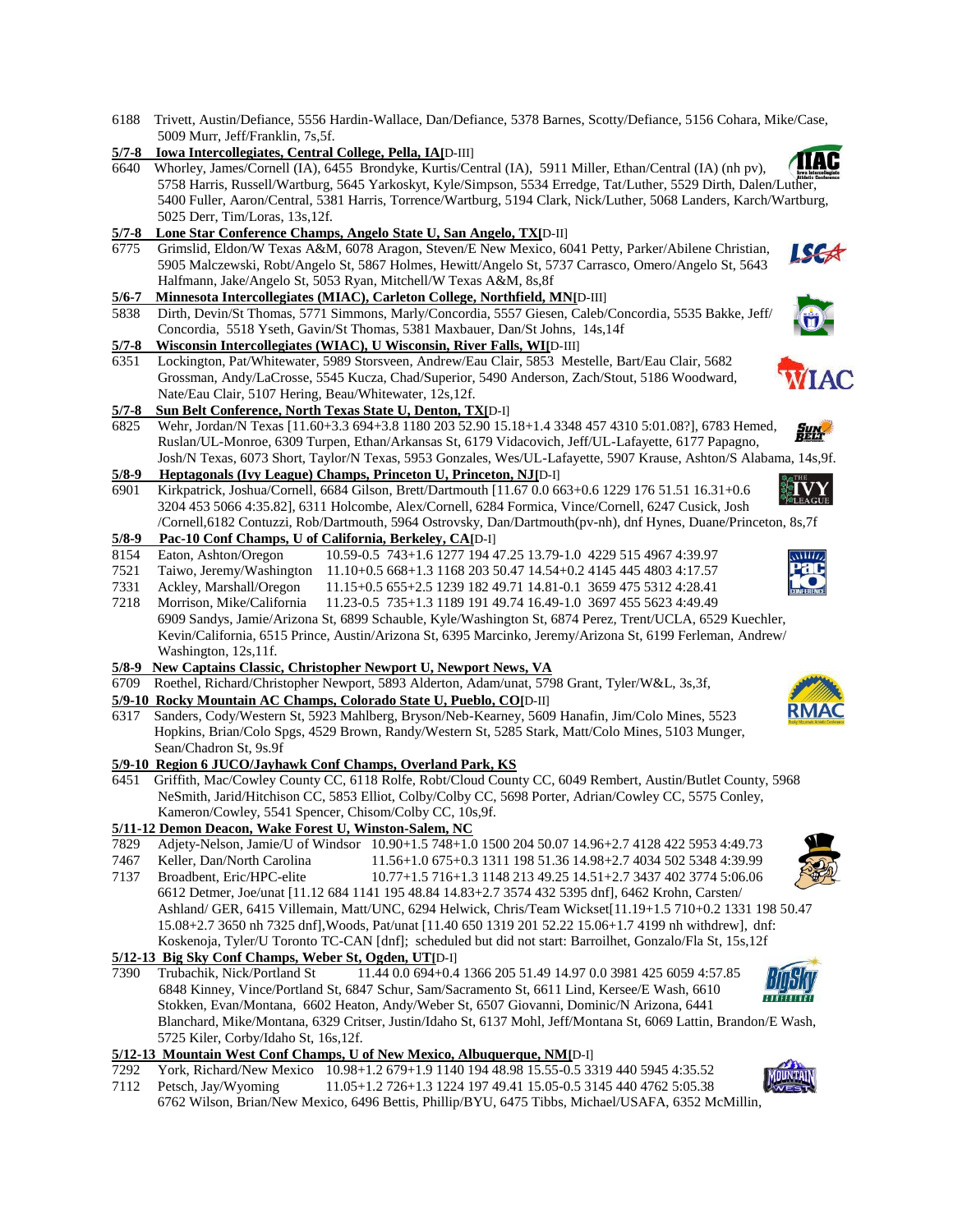Josh/Colorado St, 6243 Birkeland, Brett/BYU, 5920 Lee, Jeremy/New Mexico, 8s,8f

### **5/12-13 Western Athletic Conf (WAC) Champs, Ruston, LA[**D-I]

7412 Felix, Kurt/Boise St-GRN 11.03+4.2 714+6.5 1162 210 49.80 15.26+0.4 3678 395 6471 4:56.65 6828 Noble, Philip/Utah St, 6743 Deal, David/Fresno St, 6435 Bushnell, Matt/Fresno St, 6243 Bowen, Ryan/Idaho, 6217 Goble, Jon/Utah St, 6s,6f.

### **5/13-14 SEC Champs, U of Tennessee, Knoxville, TN[**D-I]

- 7652 Horn, Gray/Florida 10.77+2.6 765+2.1 1258 194 50.48 14.50+0.9 3805 465 4888 4:41.28
- 7500 Holman, Cory/Georgia 10.58+2.6 734+1.4 1245 212 51.13 13.99+0.9 3649 435 4736 5:10.69
- 7160 Livingston, Jager/Auburn 11.44+1.6 652+4.0 1185 191 50.84 15.23+0.9 3593 445 5396 4:21.73
- 7056 Pierce, Scott/S Carolina 11.21+1.6 697+1.9 1211 191 49.06 15.37-0.1 3430 375 4391 4:16.12 6858 Stoudemire, Eddie/S Carolina, 6840 Christian, Trevarius/Miss St 10.79+2.6 707+3.2 1187 194 49.35 15.80-0.1 3223 405 3861 4:54.30], 6794 Hughes, Michael/Alabama, 6650 Prentice, Terry/Arkansas [10.97+2.6 751+2.4 1202 197 50.64 14.67+0.9 3808 nh 4446 4:44.69], 6639 Martin, Lee/Miss St, 6462 Lipscomb, Antione/Miss St, 6364 Kirbos, Matt/Arkansas, 6056 Brady, Justin/Alabama, 12s,12f.

### **5/13-14 CMS Classic, CMC Colleges, Claremont, CA**

7781 Jellison, Mark/unat 11.27+1.3 749+2.4 1401 205 51.17 14.61+2.0 4101 480 5313 4:46.23 7405 Hall, Andrew/unat 11.49+1.3 666+2.7 1433 187 52.45 15.13+2.0 4384 440 6952 4:55.60 7260 Collins, Jonathan/unat 11.02+1.3 671nwi 1288 190 50.22 15.42+2.0 4154 400 5624 4:38.92 Linker, Josh/unat, 6749 Pittman, Ryan/Claremont-Mudd-Scripps, 6512 Beeman, Brian/Chico St, 5419 Grubb, Jonathan/Whittier, 9s,8f

## **5/13-14 The Summit League Champs, (Oakland U), U of Toledo, Toledo, OH[**D-I]

6807 Leutz, Wes/N Dakota St [11.26-2.5 667 1222 192 50.77 14.86+2.1 3777 430 4991 5:37.68], 6619 Nielson, Wade/Sn Utah, 6458 Jenson, Ryan/ND St, 6325 Lillejord, Andy/ND St, 6321 Hagen, Mike/ ND St, 6168 Springall, Brent/Sn Utah, 5443 Suchoski, Joe/Oakland, 5298 Balzer, Ryan/Oakland, dnf: Rud, ted/ND St [11.73+0.4 656+1.3], 10s,9f

## **5/13-14 Mid-American Conf Champs, U of Buffalo, Buffalo, NY[**D-I]

- 7313 Kinsey, Dan/Akron 11.82+1.5 654+1.5 1446 186 53.87 15.44+1.4 4867 465 6174 4:48.08
- 7076 Johansson, Bjron/Akron-SWE 11.50-0.1 630+1.2 1388 171 51.77 15.11+1.4 4410 495 5670 5:11.44 Shreve, Dexter/Kent St, 6534 Hurst, Keith/Kent St, 6457 Kettlewell, Josh/C Michigan, 6234 Harzer, Gregor/E Michigan-GER, 6281 Rudin, Matt/Miami(OH), 6031 Mitchell, reggie/Miami(OH), 5202 Schober, Michael/Kent St10s,9f

### **5/13-14 Great West Conference, U of South Dakota, Yankton, SD**

6332 Rieske, Chandler/Utah Valley, 5946 Fleming, Dan/Chicago St, 5560 Wickhamshire, Stephen/Utah Valley, 5358 Maxwell, Taylor/S Dakota, 5107 Watson, Jacob/Utah Valley , 8s,8f

## **5/13-14 Pennsylvania State (PSAC) Champs, West Chester U, West Chester, PA[**D-II]

6444 Wert, Brady/Slippery Rock, 6377 Johnson, Dan/E Stroudsburg, 6359 Amman, Chris/Lock Haven, 5916 Fe[eney, Colin/E](http://www.google.com/imgres?imgurl=http://alumnifashions.com/images/great-west-conference-logo.png&imgrefurl=http://alumnifashions.com/&usg=__1DfInYXk2uz51SUsVkPkQV1Kb0s=&h=203&w=300&sz=104&hl=en&start=1&itbs=1&tbnid=DKzYrYBqMcFkqM:&tbnh=78&tbnw=116&prev=/images?q=Great+West+Conference+logo&hl=en&sa=G&gbv=2&tbs=isch:1) Stroudsburg, 5863 Kohler, Zac/Millersville, 5537 Campolongo, Andrew/Shippensburg, 5524 LaBelle, Phil/Lock Haven, 5219 Murray, Jacob/Kutztown, 5043 Scanlin/Millersville, 10f.

## **5/13-14 ECAC Div III, Springfield College, Springfield, MA[**D-III]

6165 Roy, Ben/WPI, 5873 Epler, Brett/Bates, 5816 Morin, Alex/RPI, 5747 Blenk, Mike/Moravian, 5531 Coleman, Greg/Springfield, 5233 Ford, Robbby/Gettysburg, 5055 Bardin/Bob/Tufts, 8s,8f

### **5/13-14 Conference USA, U of Tulsa, Tulsa, OK[**D-I]

6607 Adam, Philip/Rice 11.03+2.8 680+1.4 1395 194 50.58 15.65+1.5 4016 450 4556 dnf 6359 Johnson, Kevin/Houston, 6259 Sementelli, Alex/Tulsa, 6190 Hayes, Connor/Rice, 5885 Navarra, Pete/Rice, 5078 Myer, Garrett/Tulane, 6s,6f.

### **5/13-14 Atlantic Sun Conf Champs, Jacksonville U, Jacksonville, FL** [D-I]

6237 Briggs, Jordan/E Tennessee, 6173 Fiedler, Matt/Belmont, 6067 Elrod, Burton/Libscomb, 6030 Graham, Brendon/Kennesaw St, 5524 Chernikow, Nick/E Tennessee, 5465 Hill, Matt/E Tennessee , 7s,7f.

# **5/13-14 Cascade Collegiate Conf Champs, Mt Hood CC, Gresham, OR**[NAIA]

- 6306 Schmidt, Taylor/Concordia U(OR), 6011 Miller, Asa/E Oregon, 5960 Kowalko, Caleb/Warner Pacific, 5887 Waltman, Jason/Northwest U, 5229 Moore, Cody/Warner pacific, 6s,6f.
- **5/14-15 Big 12 Conf Champs, U of Missouri, Columbia, MO [**D-I]
- 7704 Adcock, Nick/Missouri 11.10+1.6 691 0.0 1348 201 48.64 14.26-0.9 3902 470 5089 4:40.20 7695 Rise, Lars/Missouri-NOR 11.36-1.1 714-0.1 1588 189 50.34 15.24-0.9 4215 470 5699 4:40.46

7270 Otto, Trinity/Texas A&M 10.82+1.6 697-1.0 1421 183 49.02 15.10-0.9 3736 470 4779 5:13.33 6879 Salzman, Adam/Colorado, 6731 Walford, Teran/Nebraska, 6355 Murphy, Isaac/Texas [10.90+1.6 678 0.0 1212 177 49.36 dsq 3968 480 4935 4:59.34], 6212 Taylor, Eddie/Colorado, 6143 Von Hagen, Alex/Colorado, 6129 Kirielius, Tomas/ Kansas St-LIT [11.50-1.1 639 0.0 1312 204 52.48 15.98-0.1 3031 nh 5969 5:02.55], 5905 Green, Nick/Texas Tech, dnf: Silkauskas, Mantas/Kansas St-LIT [10.62+1.6 719-0.1 1170 198 49.63 dnf], 11s,10f.**Weather**: very bad, rain both days. Cold.

## **5/14-15 Southland Conf. Champs, U Texas-Arlington, Arlington, TX[**D-I]

7293 Roberts, Cory/SE LA St 10.96+1.7 691+0.5 1107 177 49.01 14.68+0.5 3965 445 52.67 4:37.17









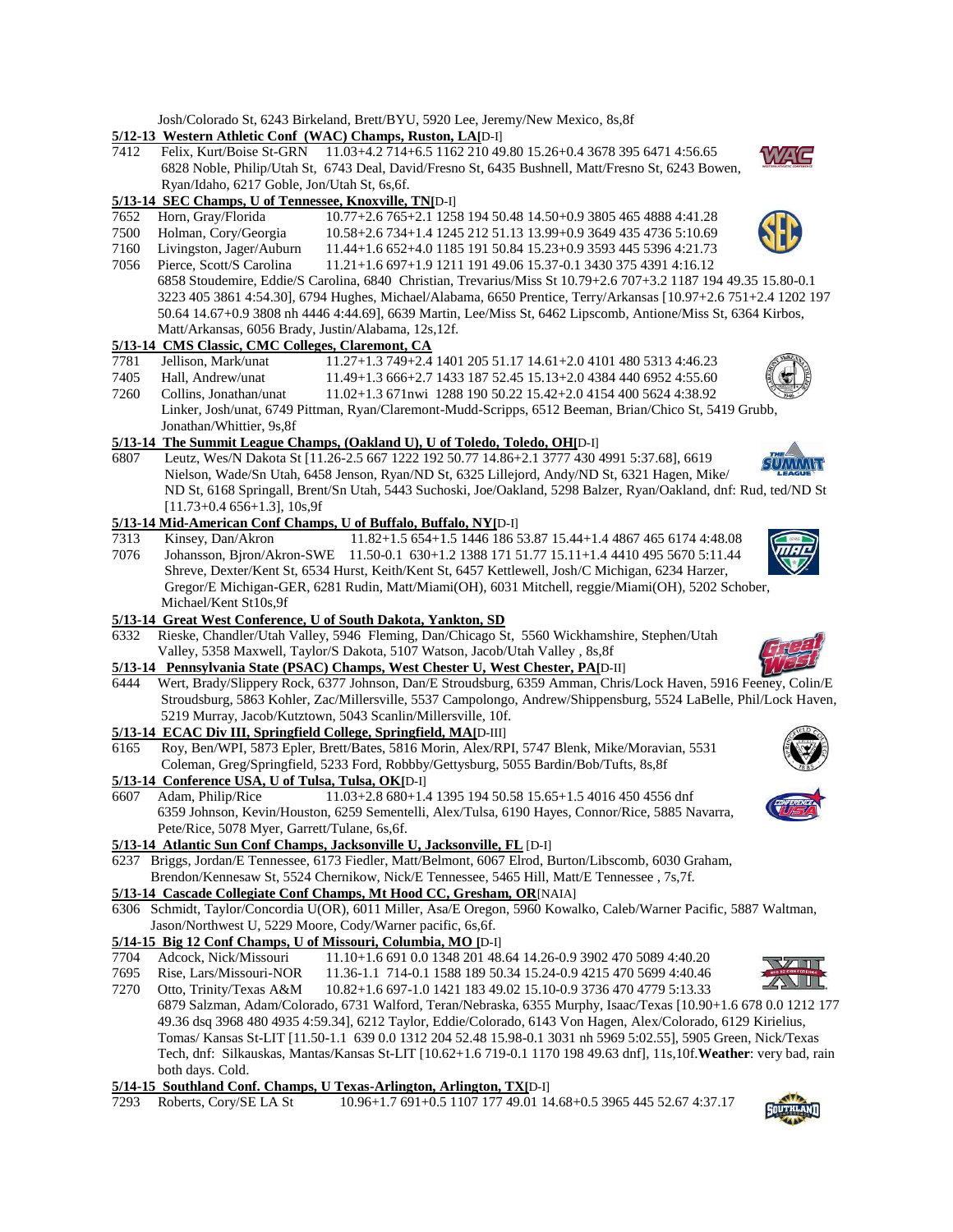6960 Jones, Chris/SF Austin, 6756 Harlan, Aaron/SF Austin, 6694 Plentl, Andrew/SF Austin, 6580 Neeper, Lucas/Tex-San Antonio, 6470 Johnson, Matt/Sam Houston St [10.87+1.7 703+0.8 1190 183 50.74 15.01+1.2 4190 nh 57915:16.56], 5439 Atkinson, Stephen/SE LA St, 5414 Kaase, Kyle/Tex-San Antonio, 5030 Good, Jake/C Arkansas, 10s,10f.

### **5/14-15 Big 10 Champs, U of Indiana, Bloomington, IN[**D-I]

- 7381 McGinnis, RJ/Minnesota 11.30+0.2 704+2.3 1443 195 50.83 14.85-0.1 3803 420 5075 4:35.75
- 7379 Shotwell, Frank/Michigan 11.23+0.2 674+1.1 1349 195 51.06 15.11-0.8 4389 440 5093 4:39.78
- 7364 Grzesiak, Dave/Wisconsin 11.42+0.2 677+1.1 1248 204 49.93 15.35+0.4 3919 470 4837 4:36.69 7116 Szmanda, Jack/Minnesota 11.42+0.7 678+0.8 1294 195 50.37 15.59+0.4 3536 480 4492 4:44.71
- 7101 Schwecke, Joey/Minnesota 10.93+0.2 707-0.2 1279 198 51.47 16.28-0.8 3990 430 4717 4:54.15
- 6998 Nickles, Heath/Ohio St[11.69+0.2 634+0.1 1250 183 50.21 15.62-0.7 3353 490 5192 4:33.43], 6966 Uzoh, Anya /Penn St, 6862 Pelock, Seth/Wisconsin, 6781 Rolling, Dan/Iowa, 6505 Schmitz, Matt/Indiana, 6341Jansen, Ian /Wisconsin, 5850 Reichenbach, Kurt/Michigan 13s,125.

# **5/14-15 Missouri Valley Conf, Illinois St U, Normal, IL[**D-I]

7228 Gooris, Dan/N Iowa 11.66+0.8 656+4.8 1322 191 52.49 15.39+0.2 4061 505 5095 4:39.41 6838 Dickman, Chris/Wichita St [10.78+0.8 663+5.0 1119 182 47.78 15.53+0.9 3293 485 4046 5:18.69], 6818 Zerr, Jordan/Wichita St, 6487 Dick, Devin/Wichita St, 6459 Taylor, Justin/Wichita St,

 6418 Freshour, Alex/Wichita St, 6223 Slupkowski, Kyyzstof/Wichita St-POL[nh pv], 6056 Puls, Channing/N Iowa, 5723 Kasel, Chris/N Iowa, 5668 Webb, Robt/Indiana St, 11s,10f

# **5/14-15 IC4A Champs, Princeton U, Princeton, NJ[**D-I]

- 7195 Fitzsimons, Tom/MSMary 11.41 0/0 697+1.6 1191 188 49.6115.51+0.6 3463 435 5542 4:28.07
- 7063 Woodbridge, Geren/Liberty 11.43 0.0 687+3.3 1324 182 51.70 15.71-0.9 3855 435 5491 4:41.69
- 7016 King, Aaron/UConn 11.22 0.0 728+0.6 1299 188 51.28 15.26-0.4 4106 425 4403 5:08.89
- 7015 Huber, Nick/Cornell 11.10+0.3 654 0.0 1215 194 47.93 15.02+0.6 3624 395 4737 4:52.63 6649 Matlack, Tim/Rutgers, 661- Rowbotham, Kyle/UConn, 6391 Rowe, Keith/Sacred Heart, 6285 Gilson, Brett/Dartmouth[11.82 0.0 644+2.4 1159 164 52.18 16.49+0.5 3306 425 4681 4:39.27], 5851 Cooper, Sean/Albany, dnf: Onto, Keith/UMBC[11.42+0.3 666+1.0 1264 194 51.15], 15s,9f.

## **5/14-15 The Chicago Penultimate, U of Chicago, Chicago, IL**

5342 Crosse, David/U of Chicago 1s,1f

### **5/18-19 Gregory Multis, North Central College, Naperville, IL**

6333 Cato, Japeth/unat, 6290 Gobert, Jordan/St Norbert, 6014 Simmons, Marley/Concordia, 5948 Walton, Chas/ Carthage, 5687 Rauderdink, Kenton/unat, 5578 Poilack, Tim/OH Northern, 5461 Bakke, Jeff/Concordia, 11s,8f

### **5/20-21 NJCAA Champs, Hutchinson CC, Hutchinson, KS**

6818 Haynie, Robbie/Mesa CC, 6788 Bolligar, Mike/Glendale, 6643 NeSmith, Jarid/Hutchinson, 6577 Griffith, Mac/Cowley County, 6199 Smothers, Stormy/S Plains, 6161 Rolfe, Robt/Cloud County, 6136 Anderson, Terry/Iowa Western, 6027 Walls, Troy/Iowa Central, 5957 Wilkins, Ethan/Iowa Central, 5781 Elliot, Colby/Colby, 5621 Golliday, Marcellus/C Ariz, 5232 Porter, Adrian/Cowley County, 5232 Olague, Jose/Paradise Valley, 5218 Jones, Ryan/Paradise Valley, 16s,15f.

# **5/20-21 Augustana Last Chance, Rocl Island, IL**

### 6505 Lockington, Pat/Wisc-Whitewater, 4s,4f.

## **5/21-22 California JC (CCCAA) Champs, Antelope Valley CC, Lancaster, CA**

6572 Victorian, Aaron/San Jose, 6459 Dickinson, Stephen/Siskiyous, 6213 Cooke, Keegan/Orange Coast, 6182 Rutledge, Kevin/DeAnza, 6048 Horist, Mark/Mt Sac, 5978 Kitterman, Zack/Riverside, 5690 Hollis, Michael/Cuesta, 5664 Wright, Mario/Canyons, 5621 Toney, Derrick/Hartnell, 5571 Waters, Matt/Fresno, 5462 Grandbouche, Colton/Fullerton, 5423 Cary, Eric/Shasta, 12s,12f.

-164 meets-

## **5/27-28 NCAA D-II Championships, Johnson C Smith U, Charlotte, NC**

| 7222 | Walker, Darius/C Missouri                                            | 10.84+1.7 695-0.5 1177 183 47.75 14.55+1.4 3755 415 4783 4:49.56   |  |  |
|------|----------------------------------------------------------------------|--------------------------------------------------------------------|--|--|
|      | 7193 Preble, Zac/Bemidji St                                          | 11.36+1.2 649 0.0 1508 186 50.39 16.35-0.8 4178 465 5282 4:50.47   |  |  |
|      | 7072 Vogel, Brent/C Missouri                                         | 11.35+1.7 662+1.0 1102 192 48.99 15.12-0.8 3376 415 5243 4:26.84   |  |  |
| 6794 | Fulfer, Talor/Chico St                                               | 11.54+1.2 670+1.6 1216 192 52.51 16.31-0.8 3767 425 5819 5:02.84   |  |  |
| 6770 | Kump, Ricky/WV Wesleyan                                              | $11.11+1.2$ 639-0.1 1136 198 48.63 15.89+0.3 3120 375 4601 4:34.23 |  |  |
|      | 6718 Hardin, James/Abilene Christian                                 | $11.39+1/7$ 646+1.8 1161 180 51.80 15.46+1.4 3721 455 4893 5:00.16 |  |  |
|      | 6620 Saalfield, Craig/Emporia St                                     | 11.61+1.7 657 0.0 1050 201 50.34 15.23+0.3 3518 365 3758 4:32.11   |  |  |
|      | 6535 Grimslid, Eldon/W Texas A&M                                     | $11.51+1/7$ 632+2.8 1219 180 53.40 16.02-0.8 4113 395 6513 5:33.59 |  |  |
| 6305 | Smith. J Patrick/Chico St                                            | $11.12+1.26740.0114219250.8615.89+0.3317238537455:26.41$           |  |  |
| 6117 | Hernandez, Michael/Cal Poly-Pom                                      | $11.37+1/7$ 686+1.4 1132 174 54.61 15.43+1.4 3572 375 4282 5:31.70 |  |  |
|      | 6142 Harrison, Alex/W Washington                                     | 11.55+1.2 625+1.7 1234 168 51.60 15.77+0.3 3780 435 5931 7:16.62   |  |  |
|      | 6036 Nelson, Jake/Chico St                                           | $11.65+1.2630+1.1127118358.5915.93+1.4412142545486:01.53$          |  |  |
|      | 12s.12f                                                              |                                                                    |  |  |
|      | 5/27-28 NCAA D-III Championships, Baldwin Wallace College, Berea, OH |                                                                    |  |  |













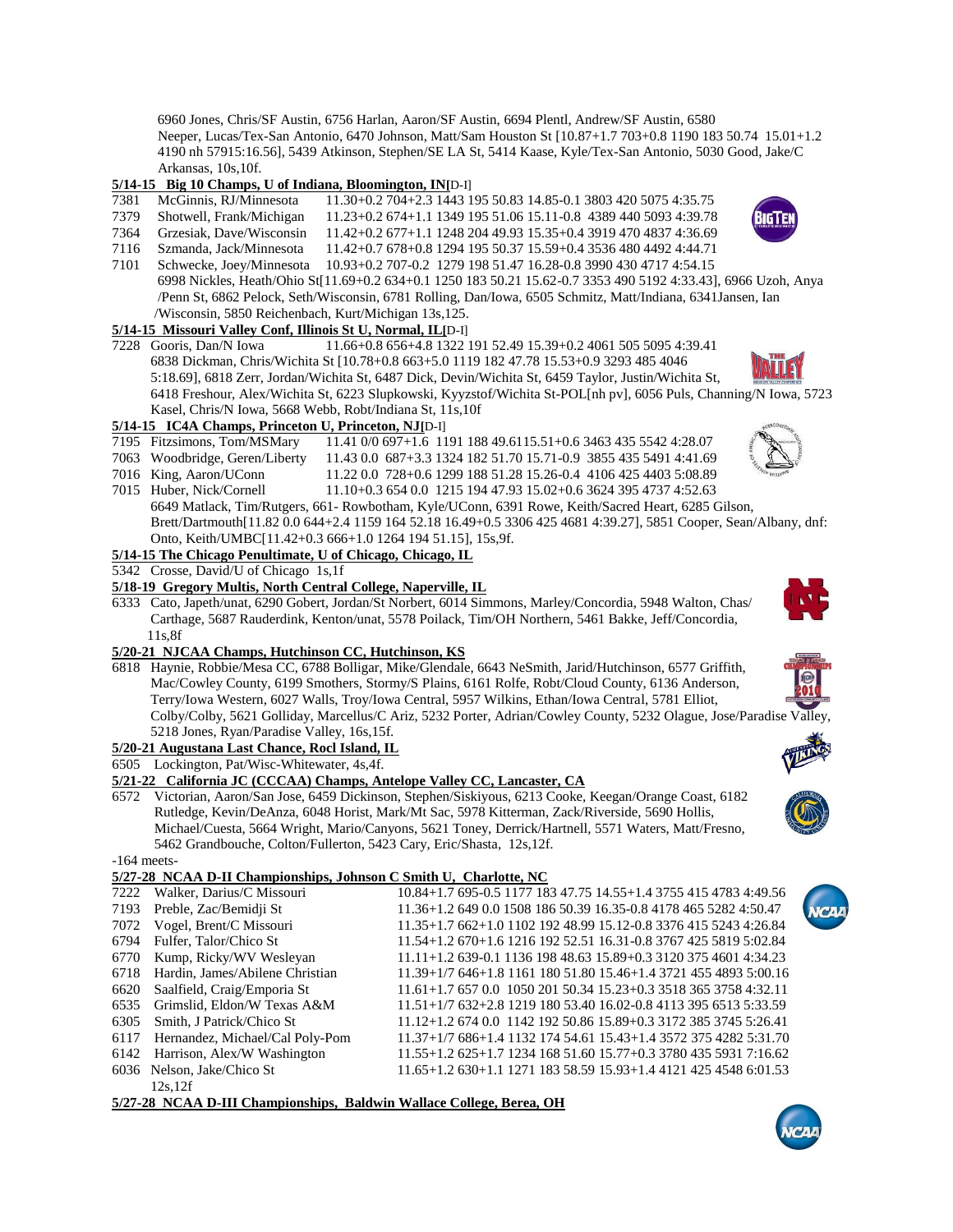| 7056         | Nwanna, Obinna/CaseWR                                                                        | 11.25+0.3 645+1.0 1534 188 52.26 15.09+1.3 3849 445 5290 5:11.98                                                                                                          |
|--------------|----------------------------------------------------------------------------------------------|---------------------------------------------------------------------------------------------------------------------------------------------------------------------------|
| 7022         | Lovell, Josh/Linfield 7125                                                                   | 11.16+0.3 629+0.3 1197 194 50.62 15.75+2.3 3606 445 5254 4:38.50                                                                                                          |
| 6989         | Roethel, Richard/CNU                                                                         | 11.06+0.7 649-0.6 1087 212 51.84 15.36+1.3 3020 405 5384 4:39.37                                                                                                          |
| 6985         | Solveson, Brock/Concordia                                                                    | 11.31+0.3 684+0.4 1235 185 50.56 16.48+0.6 3786 385 6224 4:40.01                                                                                                          |
| 6962         | Brondyle, Kurtis/Central (IA)                                                                | 11.29+0.7 696+0.1 1283 200 51.99 15.38+2.4 3708 375 5437 4:59.21                                                                                                          |
| 6959         | Whorley, James/Cornell(IA)                                                                   | 11.70+0.3 636+0.2 1287 191 50.21 15.90+2.3 3879 445 4714 4:33.93                                                                                                          |
| 6914         | Engelking, Jared/Tufts                                                                       | 11.44+0.3 642-0.7 1200 178 49.77 14.76+1.3 3505 435 5000 4:41.43                                                                                                          |
| 6862         | Miller, Ethan/Central(IA)                                                                    | 11.07+0.7 698+0.2 1058 194 51.35 15.05+0.6 3260 455 4236 4:57.38                                                                                                          |
| 6833         | Lovell, Jeremy/Linfield                                                                      | 11.30+0.7 662+0.1 1087 185 50.41 15.99+2.3 3468 435 5061 4:36.27                                                                                                          |
| 6784         | Price, Steve/Bald-Wall                                                                       | 11.38+0.3 639-0.6 1258 191 52.56 15.60+0.6 3644 415 5269 4:51.47                                                                                                          |
| 6638         | Harmon, Ben/Wash(MO)                                                                         | 11.35+0.3 680-0.2 911 188 51.07 15.74+2.4 2947 475 4508 4:48.60                                                                                                           |
| 6477         | Pittman, Ryan/ClaremontMS                                                                    | 11.32+0.7 621+0.2 1188 191 51.09 15.80+2.3 3409 345 4320 4:35.56                                                                                                          |
| 6126         | Colignon, Evin/Williamette                                                                   | 11.62+0.7 611+0.5 1331 170 51.70 16.44+2.4 3507 325 4892 4:56.49                                                                                                          |
| 5883         | Stake, Alex/Augustana                                                                        | 11.61+0.7 647+0.4 990 191 54.84 16.87+1.3 2503 435 3973 5:11.70                                                                                                           |
| 5575         | Lockington, Pat/Whitewater                                                                   | 11.69+0.7 580+0.1 1089 170 51.37 16.28+0.6 nm 435 4029 4:50.12                                                                                                            |
|              | 15s, 15f.                                                                                    |                                                                                                                                                                           |
|              | 5/27-28 NAIA Championships, Indiana Wesleyan U, Marian, IN<br>Gustavson, Reid/B Columbia-CAN |                                                                                                                                                                           |
| 7026<br>6993 | Sentman, Bryant/Ore Tech                                                                     | 11.13+0.1 702+2.0 1268 201 49.65 16.21+1.9 3064 405 5002 4:40.36<br>11.45+0.1 647+1.3 1283 192 53.86 15.80+1.4 4251 435 5855 4:52.53                                      |
| 6827         | Hannon, Aaron/Baker                                                                          | 11.12+0.8 669+1.4 1251 174 50.42 15.64+1.9 3351 435 5198 4:52.93                                                                                                          |
| 6807         | Stevick, Casey/Azusa Pacific                                                                 | 11.53+0.8 640+2.3 1379 189 54.24 15.40+2.0 3952 405 5417 4:53.27                                                                                                          |
| 6709         | Staeheli, Ivan/B Columbia-CAN                                                                | 11.34+0.8 641+3.4 1205 189 50.39 16.23+2.0 3165 395 5533 4:43.26                                                                                                          |
| 6620         | Waroff, Alex/Sn Oregon                                                                       | 11.55+0.8 642+2.7 1112 177 50.98 16.48+1.9 3914 435 5000 4:46.22                                                                                                          |
| 6572         | Keeney, Rob/Doane                                                                            | 11.40+0.8 693+1.1 1100 186 50.51 15.04+2.1 3042 375 4312 4:47.97                                                                                                          |
| 6481         | Schmidt, Taylor/Concordia(OR)                                                                | 11.71+0.8 616+2.2 1203 186 52.23 15.28+2.1 3333 405 5233 5:01.94                                                                                                          |
| 6455         | Douglas, Derrik/Okla Baptist                                                                 | 11.26+0.8 661+1.5 1113 186 49.56 14.93+1.4 3249 335 4879 5:15.67                                                                                                          |
| 6356         | Willis, Trevor/Dickinson St                                                                  | 11.36+0.1 635+1.7 1179 186 52.25 16.48+2.1 2953 405 4772 4:52.80                                                                                                          |
| 6481         | Schmidt, Taylor/Concordia(OR)                                                                | 11.71+0.8 616+2.2 1203 186 52.23 15.28+2.1 3333 405 5233 5:01.94                                                                                                          |
| 6281         | Huckabee, Jared/Okla Baptist                                                                 | 11.52+0.1 635+1.9 881 183 51.10 15.65+2.0 3096 405 4435 4:45.74                                                                                                           |
| 6213         | Pettz, Logan/Wm Jewell                                                                       | 11.57+0.1 611+1.3 1016 180 50.65 16.57+1.9 3089 385 4414 4:32.53                                                                                                          |
| 6150         | Brummit, Ben/Graceland                                                                       | 11.73+0.8 616+1.1 1049 192 52.71 16.32+3.2 3218 375 4507 4:50.60                                                                                                          |
| 6130         | Higgins, Brad/Doane                                                                          | 12.00+0.1 623+1.6 1119 180 54.94 16.86+1.9 3365 424 4444 4:39.16                                                                                                          |
| 5962         | Altizer, Jeff/Azusa Pacific                                                                  | 12.01+0.1 562+1.2 1030 177 53.94 16.91+1.9 3058 455 5239 5:01.35                                                                                                          |
|              |                                                                                              | 6/3-4/10 GreatSouthwest Classic (high school), Albuqueque, NM[high school implements]                                                                                     |
| 6383         |                                                                                              | Weinstock, Evan/Nevada HS, 6268 Scheible, Max/Utah HS, 6256 Lindaman, Benton/unat, 6219                                                                                   |
|              |                                                                                              | Paquin, Ryan/unat, 6019 Jones, Erwin/Ariz HS, 5874 Rex, Kobi/Colo HS, 5604 Lock,<br>Colton/Ariz HS, 5516 Phillips, Wm/Utah HS, 5414 Orellana, Bryan/Nev HS, 5315 Forshee, |
|              |                                                                                              | Ryan/Nev HS, 5259 Thomas, Mike/Ariz HS, 5130 van Dore, Chriatian/N Mex HS, 5120 McCoy, Dakari/N Mex HS,                                                                   |
|              | 5055 Feddema, David/N Mex HS, 21s,20f.                                                       |                                                                                                                                                                           |
|              | <b>HS</b> girl's decathlon                                                                   |                                                                                                                                                                           |
| 5015         | Newell, Anicka/Highland HS, Albuquerque, 3s,3f.                                              |                                                                                                                                                                           |
| $6/4 - 5$    | <b>Illinois State HS Decathlon, Benet, IL</b> [hs implements]                                |                                                                                                                                                                           |
| 5591         |                                                                                              | Sheehy, Jeremiah/St Ignatius TC, 5001 Ahern, Ryan/Geneva TC, 14s, 12f.                                                                                                    |
|              | <b>HS</b> girl's decathlon                                                                   |                                                                                                                                                                           |
| 5540         | Murphy, Baily/Belvidere N TC, 5s,5f.                                                         |                                                                                                                                                                           |
| $6/5 - 6$    | <b>Texas Greatest Athlete, Dallas, TX</b>                                                    | 11.31+0.7 660+2.3 1520 207 51.68 14.51+0.4 4272 470 6188 5:32.02                                                                                                          |
| 7541<br>7316 | Harlan, Ryan/unat<br>Broadbent, Eric/unat                                                    | 10.83+0.7 742+0.2 1194 213 49.29 14.65+0.4 3396 410 4138 4:55.89                                                                                                          |
| 7274         |                                                                                              | Chaney, Clayton/unat(Rice) 10.94+0.7 735+1.5 1272 195 50.28 14.68+0.4 3670 400 5104 4:55.75                                                                               |
| 7198         | Wunderlich, Tim/unat                                                                         | 11.82+1.5 687+2.5 1370 192 53.19 15.60+0.6 4280 420 6397 4:46.76                                                                                                          |
|              |                                                                                              | 6808 Parish, BJ/unat, 6725 Wildman, Todd/Trinity U,TX [10.99+0.7 699+1.3 1073 195 50.04 14.53+0.4 3255 300 4900                                                           |
|              |                                                                                              | 4:53.64], 6672 Pounds, Chris/unat, 6295 Spinks, Jack/unat, 6207 Vining, Matt/unat, dnf: Richardson II, Chris/unat                                                         |
|              |                                                                                              | $[12.21+0.7545+1.7146218063.5619.08+0.23733$ nh 5526 dnr], 13s,10f                                                                                                        |
|              |                                                                                              | 6/10-11 NCAA Div I National Champs, U of Oregon Hayward Field, Eugene, OR                                                                                                 |
| 8457         | Eaton, Ashton/Oregon                                                                         | 10.37+0.5 790+1.1 1260 202 46.28 13.68+1.6 4171 470 5241 4:21.85                                                                                                          |
| 7801         | Morrison, Mike/California                                                                    | 11.00+0.5 724+0.8 1200 199 48.63 14.93+1.2 3973 490 5887 4:41.39                                                                                                          |
| 7724         | Otto, TrinityTexas A&M                                                                       | 10.74+0.5 752+0.8 1457 196 48.92 15.04+1.6 4014 450 5079 4:53.43                                                                                                          |
| 7671         | Rise, Lars/Missouri-NOR                                                                      | 11.19+0.7 690+0.8 1562 187 50.51 15.09+1.5 4569 460 5514 4:39.81                                                                                                          |
| 7569         | Adcock, Nick/Missouri                                                                        | 11.20+0.5 702-1.5 1315 193 49.01 14.36+1.6 3757 450 5407 4:36.30                                                                                                          |
| 7524         | Kinsey, Dan/Akron                                                                            | 11.78+1.0 676+2.5 1388 193 53.04 15.36+2.1 4889 470 6203 4:38.41                                                                                                          |

7510 Trubachik, Nick/Portland St 11.41+1.0 667+1.3 1361 202 50.03 15.12+1.9 3919 440 6245 4:40.92 7509 Sossah, Mateo/North Carolina-FRA11.58+1.0 707+1.8 1315 205 50.33 14.83+1.1 3623 440 5311 4:22.64



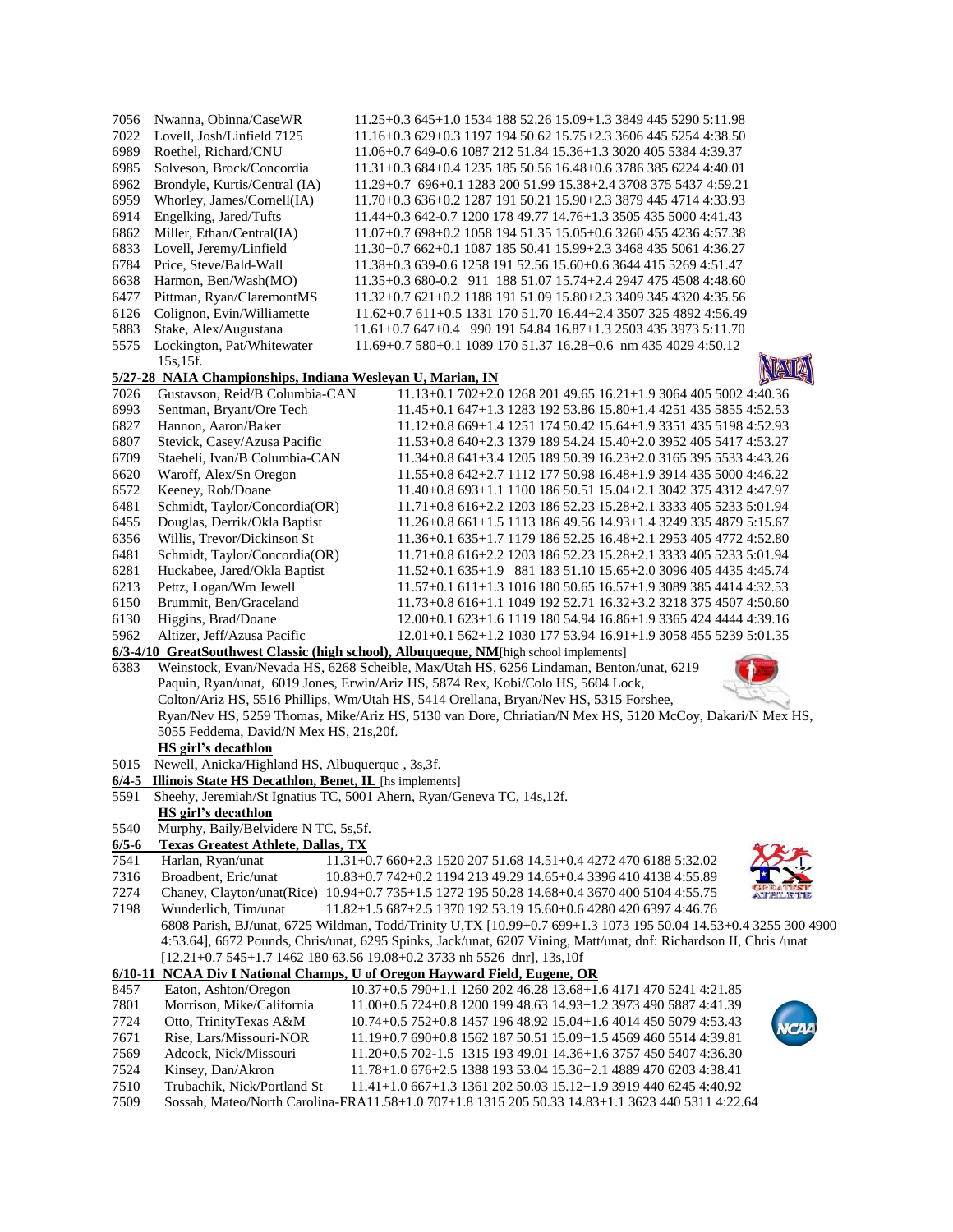| 7425   | Adam, Philip/Rice           | $11.14+0.7685+1.9144219050.2815.58+2.142394504937436.06$                                        |
|--------|-----------------------------|-------------------------------------------------------------------------------------------------|
| 7360   | Cleve. Moritz/Kansas St-GER | $11.16+0.7681+3.7133518749.2314.53+1.034784604915435.57$                                        |
| 7350   | Keller, Dan/North Carolina  | 11.59+1.0 688+2.6 1326 199 50.81 15.30+1.2 3556 490 5311 4:41.31                                |
| 7285   | Bray, Wesley/Houston        | 11.22+0.7 689+1.5 1285 187 51.18 15.03+1.2 3935 450 5557 4:44.67                                |
| 7275   | Felix, Kurt/Boise St-GRN    | $11.26 + 0.7727 + 2.6128721150.6415.31 + 1.5359334063004.51.65$                                 |
| 7271   | Shotwell, Frank/Michigan    | $11.33+0.76$ 676+1.8 1279 193 50.58 14.91+1.6 4122 440 5282 4:47.69                             |
| 7262   | Horn, Gray/Florida          | $11.00+0.5$ 712+0.9 1120 193 50.59 14.94+1.1 3972 430 4929 4:40.60                              |
| 7193   | Grzesiak, Dave/Wisconsin    | $11.46+1.0652+0.8121619350.2315.27+1.5388445053524:35.14$                                       |
| 7157   | Johansson, Bjorn/Akron-SWE  | $11.50+1.0640-1.0140818150.5715.14+1.9379947057544:54.05$                                       |
| 7148   |                             | Robinson, Robert/CSU-Northridge11.06+0.5 707+1.4 1320 181 49.28 14.35+1.6 3832 430 4457 5:04.05 |
| 7061   | Smith, Sean/Connecticut     | $11.41+1.0684+2.6126219351.0415.26+1.9388042046514:37.63$                                       |
| 6936   | Moss, Miller/Clemson        | $10.78 + 0.5713 - 0.2133019647.9614.62 + 1.0 \text{ nm}$ 450 4674 4:49.80                       |
| 6650   | McGinnis, RJ/Minnesota      | $11.61+1.0652+0.9140019352.3415.04+1.1295940046454:55.45$                                       |
| 5883   | Ackley, Marshall/Oregon     | $11.21+0.7686+1.6127318750.0614.86+1.63684$ nh 5125 7:04.56                                     |
| dnf    | Taiwo, Jeremy/Washington    | $11.02+0.7693+1.3119720248.98$ dnf withdrew                                                     |
| $d$ nf | Holman, Cory/Georgia        | $11.12+0.5$ nm<br>inj, withdrew                                                                 |
|        | 24s.22f                     |                                                                                                 |

# **6/23-24 USA Junior Champs, Drake U, Des Moines, IA**

Nixon, Gunnar/E'side SteppersTC Lasza, Kevin/Kinder Sport, TN Wise, Neaman Wise Schmidt, Taylor /Concordia(OR) Bahner, Austin/Wichita St Keys, Dakotah/Sweet Home TRC Tibbs, Michael/USAFA Boese, Tobias/Wichita St Weinstock, Evan/Utah HS Glasnow, Ted/Notre Dame Franks, Nathanael/Barlow(OR) HS Rieske, Chandler/Utah Valley St U Critser, Justin/Idaho St U Ackerson-Gilroy, Bo/Samford U Walashek, Dylan/Arizona Puma Mohl, Jeff/Montana St Odegard, Dean

### **6/25-26 91st USA Senior Champs, Drake U, Des Moines, IA**

Adcock, Nick/Missouri Arnold, Jake/asics Broadbent, Eric/HPC elite Clark, Mat/unat Clay, Bryan/Nike Detmer , Joe/uant Harlan, Ryan/unat Helwick, Chris/Team WisckSet Jellison, Mark/unat Keller, Dan/UNC Kinsey, dan/Akron Morrison, Mike/Cal Moss, Miller/Clemson Otto, Trinity/Tex A&M Pappas, Tom/unat Trubachik, Nick/Portland St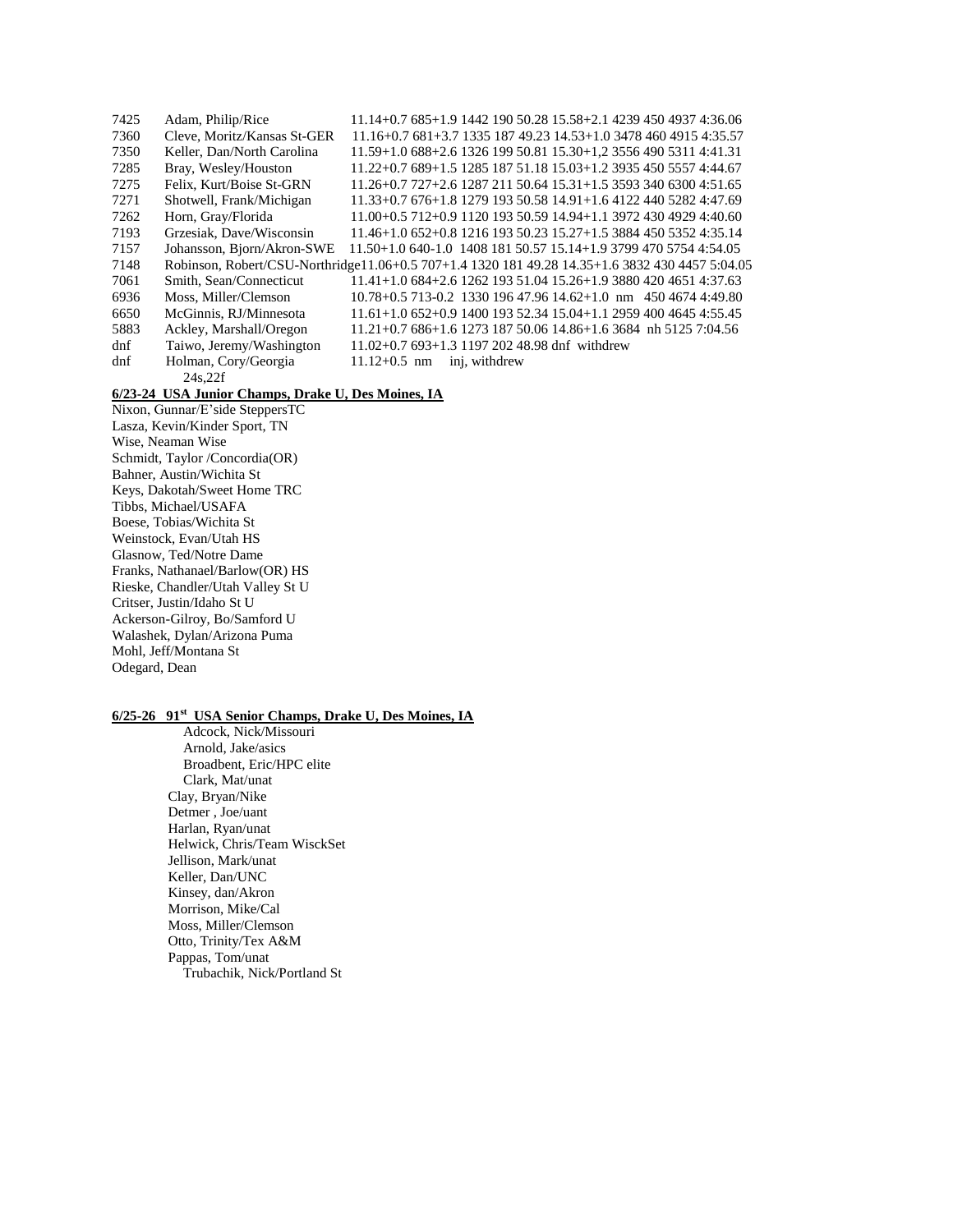# *Foreign Results*

#### **5/8-9 MultiStars, Desanzano, ITA**

| 8141 | Arnold, Jake/USA-asics                                                 | 11.25-0.2 693-0.2 1567 195 50.02 14.22-1.5 4880 515 5646 4:36.50                                             |                   |
|------|------------------------------------------------------------------------|--------------------------------------------------------------------------------------------------------------|-------------------|
| 8112 | Suarez, Leonel/CUB                                                     | 11.33-0.1 692-1.5 1300 210 49.09 14.71-1.5 4516 465 6611 4:18.94                                             | <b>MULTISTARS</b> |
| 8048 | Garcia, Yordani/CUB                                                    | 10.95-0.7 673+0.2 1477 207 49.31 14.48-1.5 4487 485 5853 4:40.49                                             |                   |
| 7789 | Schwarzl, Roland/AUT                                                   | 11.39-0.7 748+0.1 1399 192 51.56 14.54-1.5 4752 475 5395 4:40.97                                             |                   |
| 7643 | Querin, Gael/FRA                                                       | 11.34-0.2 727-0.7 1237 186 49.20 14.81-1.5 4065 455 5396 4:14.97                                             |                   |
| 7634 | Newdick, Brent/NZL                                                     | 11.28-0.1 695-0.2 1453 189 49.91 14.88 0.0 4428 445 5463 4:32.40                                             |                   |
|      |                                                                        | Awde, Daniel/GBR, 7588 Venancio, Anderson/BRA, 7582 Xhonneux, Frederic/BEL, 7480 Sempers, Kevin/GBR, 7456    |                   |
|      |                                                                        | Lietar, Benjamin/FRA, 7407 Frullani, William/ITA, 7242 Nejedly, Adam/CZE, 7167 Kame, Ali/MAD, 7087 Laugesen, |                   |
|      | Christian/DEN, 7065 Hazell, Ben/GBR, 31s,25f.                          |                                                                                                              |                   |
|      | 5/29-30 35 <sup>th</sup> Hypo Bank Meeting, Mosle Stadium, Götzis, AUT |                                                                                                              |                   |
| 8483 | Clay, Bryan/USA-Nike                                                   | 10.35+0.2 751+0.4 1538 206 49.66 14.08+0.1 4985 460 6619 4:56.37                                             |                   |
|      | 8297 Barras, Romain/FRA                                                | 11.02+0.8 713+0.8 1619 200 48.59 14.39-0.8 4253 500 6148 4:31.07                                             |                   |
|      | 8286 Suarez, Leonel/CUB                                                | 10.96+1.3 735+1.2 1444 206 48.47 14.30+0.3 4379 450 6538 4:27.56                                             | HYPOI             |
|      | 8253 Arnold, Jake/USA-asics                                            | 11.04+0.8 696+1.8 1517 200 49.29 14.12+0.3 4651 510 6228 4:40.74                                             | ANDESBANN         |
|      | 8159 Sintnicolass, Elco/NED                                            | 10.79+0.4 740+0.9 1307 197 48.10 14.40-0.3 3970 500 6030 4:28.41                                             |                   |
|      | 8112 Krauchanka, Andrie/BLR                                            | 11.14+1.3 753+1.3 1444 203 49.42 14.20+0.3 4351 460 6018 4:37.57                                             |                   |
|      | 8084 Pahapill, Mikk/EST                                                | 11.05-0.6 747-0.1 1510 200 50.65 14.35+0.3 4363 450 6260 4:34.95                                             |                   |
|      | 8069 Behrenbruch, Pascal/GER                                           | 11.09+1.3 727+2.9 1606 197 51.58 14.29+0.1 4843 460 6390 4:50.81                                             |                   |
| 8032 | Schwartzl, Roland/AUT                                                  | 11.23 0.0 761+1.0 1454 194 50.24 14.37-0.3 4495 510 5196 4:39.40                                             |                   |
|      | 8029 Raja, Andres / EST                                                | 10.83+0.4 745+0.6 1476 203 50.02 14.05+0.1 4160 440 5705 4:37.28                                             |                   |
|      | 7966 Dudas, Mihail/SRB                                                 | 10.81 0.0 763+1.5 1308 200 48.73 15.37-0.3 4237 450 5688 4:37.28                                             |                   |
|      | 7935 Newdick, Brent/NZL                                                | 10.86+0.8 739+1.7 1359 194 49.77 14.66-0.8 4253 460 5703 4:29.54                                             |                   |
| 7928 | Van Alpen, Hans/BEL                                                    | 11.12 0.0 724+0.9 1504 194 50.18 15.08-0.8 4530 440 6160 4:26.51                                             |                   |
|      | 7894 Karpov, Dmitry/KAZ                                                | 10.97+1.3 706+0.6 1623 203 51.00 14.94+0.3 4930 480 5021 4:56.47                                             |                   |
| 7866 | Vos, Ingmar/NED                                                        | 10.75+1.3 723-1.1 1412 200 50.67 14.68-0.3 4106 430 6274 4:36.72                                             |                   |
|      | 7604 Disterberger, Dom/AUT                                             | 10.63+0.4 750+1.6 1162 188 47.25 14.45-0.8 3143 440 5439 4:36.16                                             |                   |
|      | 7526 Walter, Simon/SUI                                                 | 11.15-0.6 718+1.7 1355 200 49.57 15.55+0.5 4303 480 5024 5:01.35                                             |                   |
| 7479 | Garcia, Yordani/CUB                                                    | $10.61+0.2695+1.9154820348.9814.02+0.14620$ nh 63324:42.68                                                   |                   |
|      | 7477 Büker, Nils/GER                                                   | 10.81+0.4 738+1.6 1320 200 49.48 15.14+0.5 3935 400 5040 4:48.80                                             |                   |
|      | 7262 El-Fassi, Nadirr/FRA                                              | 11.33+1.3 721+0.5 1221 191 50.93 15.33-0.3 3493 440 5000 4:21.29                                             |                   |
|      | 7224 Olson, Petter/SWE                                                 | 11.35-0.6 697+0.9 1291 200 50.11 15.40+0.5 3688 440 4390 4:33.06                                             |                   |
| dnf  | Knoebel, Jan-Felix/GER                                                 | $11.15\,0.0\,732+2.5\,1521\,191\,48.91\,15.17+0.5\,4460\,\mathrm{nh}\,6651\,\mathrm{with}$ drew              |                   |
| dnf  | Szabo, Attila/HUN                                                      | 11.18-0.6 706+1.7 1362 188 50.66 15.63+0.5 4232 390 nm                                                       |                   |
| dnf  | Kasyanov, Oleksiy/UKR                                                  | 10.63+0.2 797-0.6 1501 197 48.21 14.38+0.3 4595 nh withdrew                                                  |                   |
| dnf  | Bouraada, Larbi/ALG                                                    | 10.67+0.4 754+1.3 1234 203 47.27 14.83-0.8 3818 nh withdrew                                                  |                   |
| dnf  | Smith, Maurice/JAM                                                     | $10.81 + 0.2715 + 1.8168619148.4914.29 + 0.14735$ nh withdrew                                                |                   |
| dnf  | Kharmalov, Vasiliy/RUS                                                 | 11.28 0.0 735-0.2 1411 197 50.53 15.40-0.3 4698 nh withdrew                                                  |                   |
| dnf  | Bertocchi, Massimo/CAN                                                 | 10.79+0.4 737+1.1 1554 200 48.60 14.74+0/1 4753 inj withdrew                                                 |                   |
| dnf  | Drozdov, Aleksey/RUS                                                   | $11.16+0.8723-0.2159420651.6015.49+0.5$ nm                                                                   | HYPOI             |
| dnf  | Hardee, Trey/USA-Nike                                                  | 10.39+0.2 762-0.9 1346 197 48.88 withdrew                                                                    | DESBAN            |
| dnf  | Sebrle, Roman/CZE                                                      | 11.08+0.8 765+0.9 1488 203 50.38 withdrew                                                                    |                   |
| dnf  | Almgren, Daniel/SWE                                                    | 11.08+0.8 726+2.3 1310 194 49.44 withdrew                                                                    |                   |
| dnf  | Zsivoczky, Attila/HUN                                                  | 11.66 0.0 661+0.8 1471 191 withdrew                                                                          |                   |
| dnf  | Diaz, Yunior/CUB<br>33s,22f                                            | dnf withdrew                                                                                                 |                   |

### **6/5-6 EST vs FIN vs SWE, Täbblevallen, Täby, SWE**

7736 Halvari, Mikko/FIN…….7th, 7138 Barrineau, Tommy/Georgia , competing for Finland.[11.50 0.0 645+2.2 1311 191 50.32 15.55+0.4 3811 443 5408 4:36.48], dnf: Siljebeck-Larsen, Felix/Sweden-Manhatta [11.40 0.0 703+2.0 1075 191 53.05 16.22+0.4 3528 nh], 15s,11f.

### **6/16-17 TNT Fortuna, Kladno, CZE**

8381 Kasyanov, Oleksiy/UKR 10.69+0.6 779+0.5 1524 200 48.07 14.24+0.5 4703 470 5078 4:27.93 8246 Drozdov, Aleksiy/RUS 11.19-0.1 732+1.0 1595 212 51.32 15.03+2.0 5010 480 6364 4:43.52 8239 Adjetey-Nelson, Jamie/CAN 10.76+0.6 761+0.9 1489 209 49.70 14.62+2.0 4917 440 6274 4:52.28 8186 Smith, Maurice/JAM 10.79+0.6 715+1.2 1515 194 48.25 14.20+0.5 5302 460 6014 4:58.05